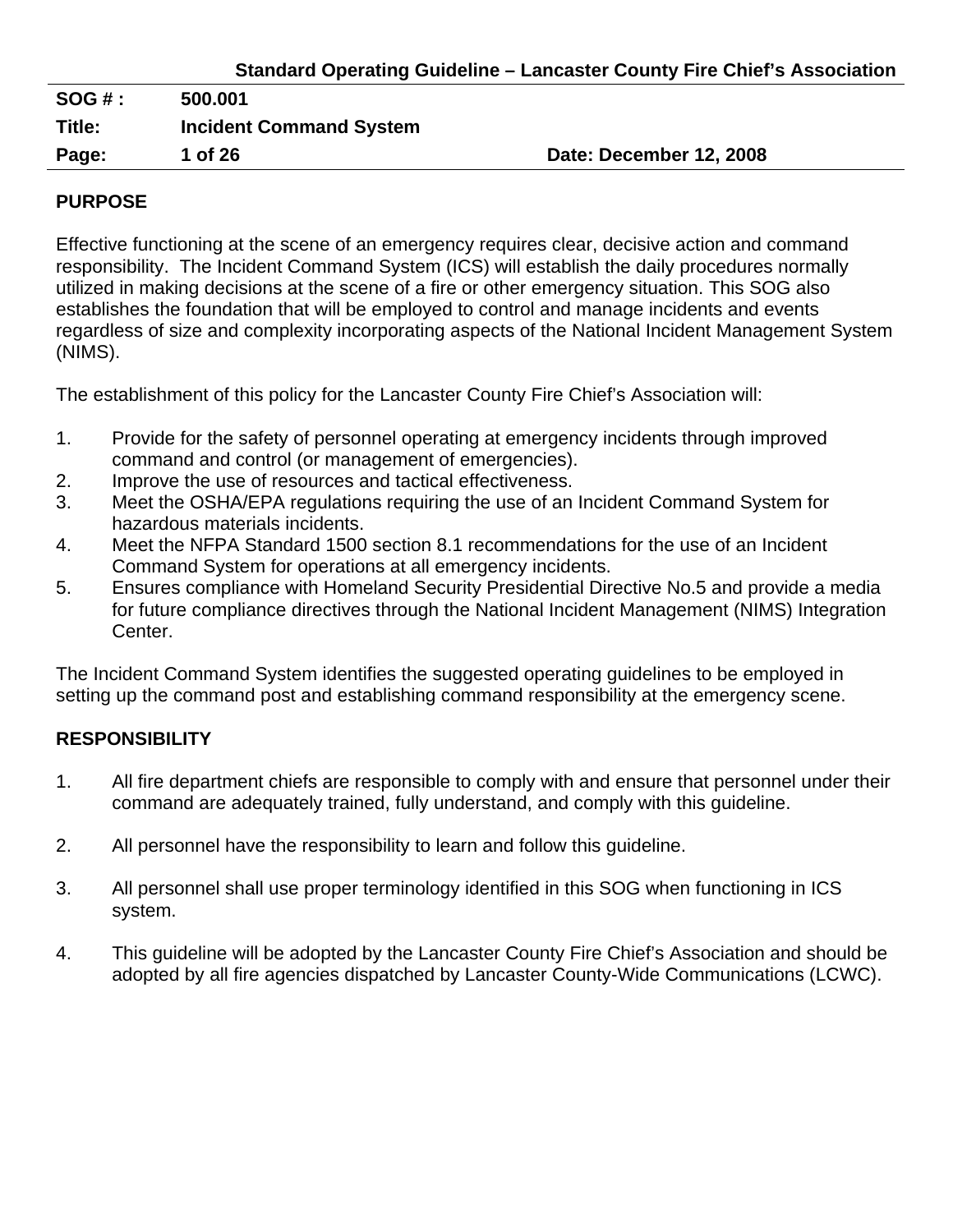| Page:    | 2 of 26                        | Date: December 12, 2008 |
|----------|--------------------------------|-------------------------|
| Title:   | <b>Incident Command System</b> |                         |
| $SOG#$ : | 500.001                        |                         |
|          |                                |                         |

#### **DEFINITIONS**

**Agency Executive or Administrator**. A chief executive officer (or designee) of an agency or jurisdiction that has responsibility for the incident.

**Agency Representative.** An individual assigned to an incident from an assisting or cooperating agency that has been delegated authority to make decisions on matters affecting that agency's participation at the incident. Agency representatives report to the Incident Liaison Officer.

**Area Command**. Area Command is an expansion of the incident command function primarily designed to manage a very large incident that has multiple incident management teams assigned. However, an Area Command can be established at any time that incidents are close enough that oversight direction is required among incident management teams to ensure conflicts do not arise.

**Assistant**. Title for subordinates of Command Staff positions. The title indicates a level of technical capability, qualifications, and responsibility subordinate to the primary positions. Assistants may also be used to supervise unit activities at camps.

**Assisting Agency**. An agency directly contributing suppression, rescue, support, or service resources to another agency.

**Base**. That location where the primary logistics functions are coordinated and administered (incident name or other designator will be added to the term "Base"). The Incident Command Post may be colocated with the base. There is only one base per incident.

**Branch**. That organizational level having functional, geographical, or jurisdictional responsibility for major parts of the incident operations. The Branch level is organizationally between Section and Division/Group in the Operations Section, and between Section and Units in the Logistics Section. Branches are identified by the use of Roman Numerals, by function, or jurisdictional name.

**Camp**. A geographical site, within the general incident area, separate from the base, equipped and staffed to provide food, water, and sanitary services to incident personnel.

**Command Staff**. The Command Staff consists of the Public Information Officer, Safety Officer, and Liaison Officer who report directly to the Incident Commander.

**Company Unity**. A term to indicate that a fire company or unit shall remain together in a cohesive and identifiable working group, to ensure personnel accountability and the safety of all members. A company officer or unit leader shall be responsible for the adequate supervision, control, communication and safety of members of the company or unit.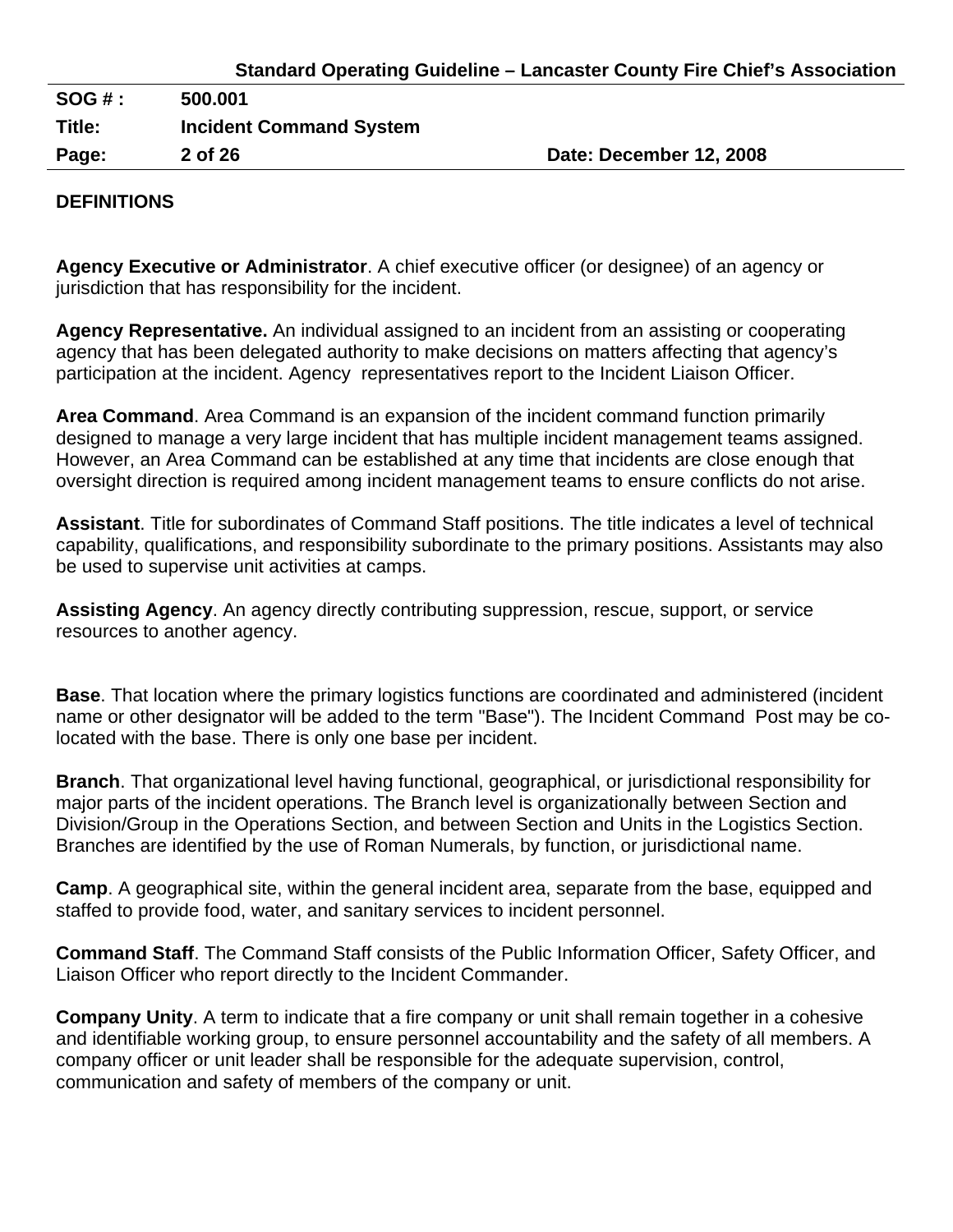|              | <b>Standard Operating Guideline – Lancaster County Fire Chief's Association</b> |
|--------------|---------------------------------------------------------------------------------|
| <b>SOG#:</b> | 500,001                                                                         |
| Title:       | <b>Incident Command System</b>                                                  |

Page: 3 of 26 **Date: December 12, 2008** 

**Complex**. A complex is two or more individual incidents located in the same general proximity that is assigned to a single Incident Commander or Unified Command to facilitate management.

**Cooperating Agency**. An agency supplying assistance other than direct suppression, rescue, support, or service functions to the incident control effort (e.g., Red Cross, telephone company, etc.).

**Delegation of Authority:** A statement provided to the Incident Commander by the Agency Executive delegating authority and assigning responsibility. The Delegation of Authority can include objectives, priorities, expectations, constraints, and other considerations or guidelines as needed. Many agencies require written Delegation of Authority to be given to Incident Commanders prior to their assuming command on larger incidents.

**Deputy**. An individual assigned to the Incident Commander, General Staff, or Branch Directors with equal qualifications and delegated authority when acting in their absence.

**Division.** That organization level having responsibility for operations within a defined geographic area. The Division level is organizationally between the Strike Team and the Branch (see also "Group").

**General Staff**. The group of incident management personnel comprised of the Incident Commander, Operations Section Chief, Planning Section Chief, Logistics Section Chief, and Finance/Administration Section Chief.

**Group**. Groups are established to divide the incident into functional areas of operation. Groups are located between Branches (when activated) and Resources in the Operations Section. (See Division).

**Hazardous Materials Incident**. The uncontrolled release or threat of release of a hazardous material that may impact life, the environment, or property.

**Helibase**. A location within the general incident area for parking, fueling, maintenance, and loading of helicopters.

**Helitanker**. A helicopter equipped with a fixed tank, Air Tanker Board Certified, capable of delivering a minimum of 1,100 gallons of water, retardant, or foam.

**Incident Action Plan (IAP).** A plan that contains objectives that reflects the incident strategy and specific control actions for the current or next operational period.

**Incident Command Post (ICP).** That location at which the primary command functions are executed and usually collocated with the incident base.

**Incident Objectives**. Statements of guidance and direction that are achievable, measurable, and necessary for the selection of appropriate strategy (ies), and the tactical direction of resources.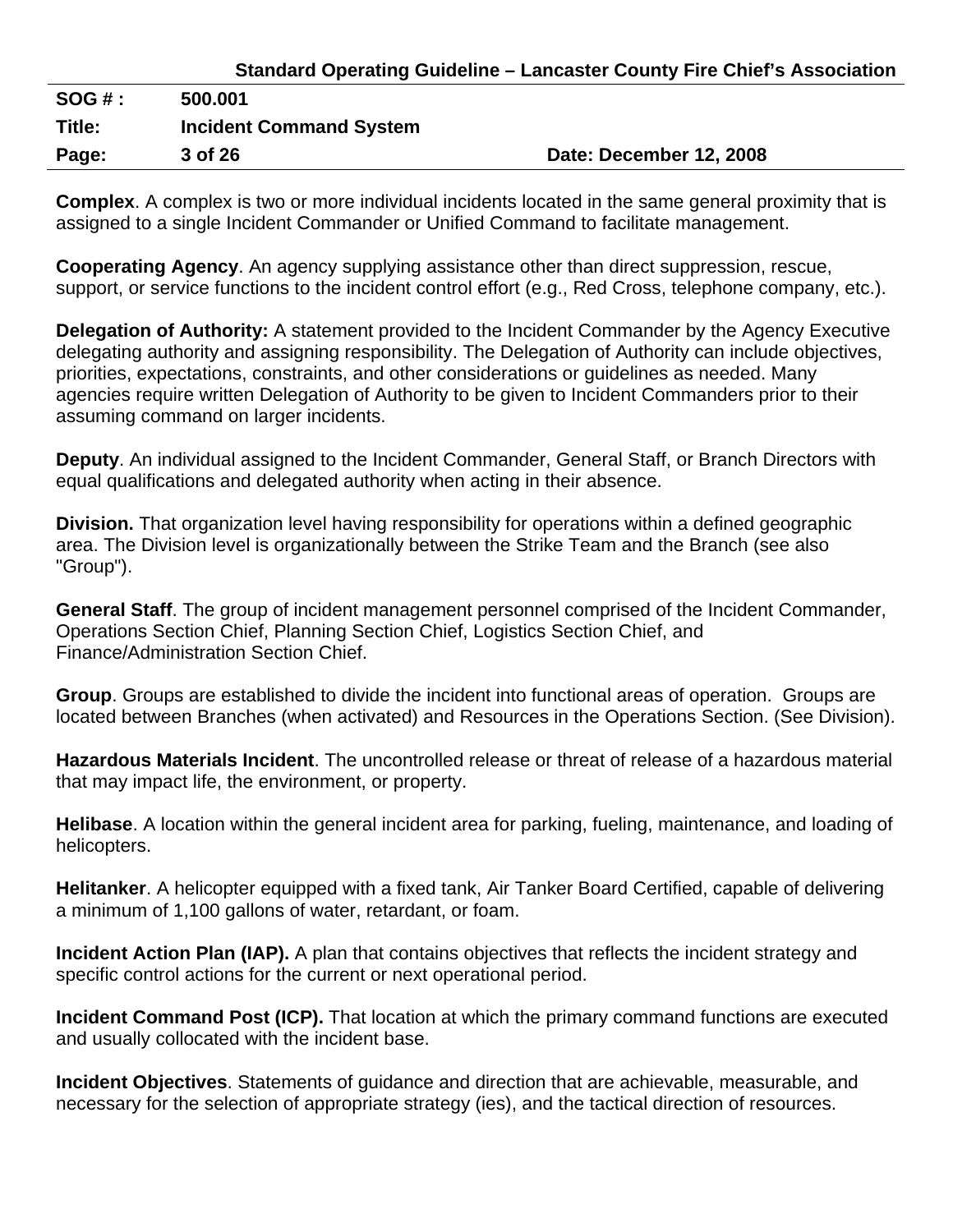| <b>Standard Operating Guideline - Lancaster County Fire Chief's Association</b> |  |  |
|---------------------------------------------------------------------------------|--|--|
|---------------------------------------------------------------------------------|--|--|

| $SOG#$ : | 500.001                        |                         |
|----------|--------------------------------|-------------------------|
| Title:   | <b>Incident Command System</b> |                         |
| Page:    | 4 of 26                        | Date: December 12, 2008 |

**Joint Information System (JIS):** Integrates incident information and public affairs into a cohesive organization designed to provide consistent, coordinated, timely information during crisis or incident operations. The mission of the JIS is to provide a structure and system for developing and delivering coordinated inter-agency messages; developing, recommending, and executing public information plans and strategies on behalf of the IC; advising the IC concerning public affairs issues that could affect a response effort; and controlling rumors and inaccurate information that could undermine public confidence in the emergency response effort.

**Jurisdictional Agency**. The agency having responsibility for a specific geographical area or function as designated by statute or contract.

**Landing Zone** A location where a helicopter can take off and land.

**Multi-Agency Coordination System (MACS).** The combination of facilities, equipment, personnel, procedures, and communications integrated into a common system with responsibility for coordination of assisting agency resources and support to agency emergency operations.

**Operational Period**. The period of time scheduled for execution of a given set of tactical actions as specified in the Incident Action Plan.

**Personnel Accountability Reports (PAR).** Periodic reports verifying the status of responders assigned to an incident.

**Planning Meeting**. A meeting, held as needed throughout the duration of an incident, to select specific strategies and tactics for incident control operations and for service and support planning.

**Qualified**. A person meeting a recognized level of training, experience and certification for the assigned position.

**Rapid Intervention Team/Company (RIT/C).** A crew or company designated to standby in a state of readiness to rescue emergency personnel.

**Resources**. All personnel and major items of equipment available, or potentially available, for assignment to incident tasks on which status is maintained.

**Section**. The organization level having functional responsibility for primary segments of incident management (Operations, Planning, Logistics, Finance/Administration). The Section level is organizationally between Branch and Incident Commander.

**Single Resource**. An individual piece of equipment and its personnel complement, or an established crew or team of individuals with an identified work supervisor that can be used on an incident.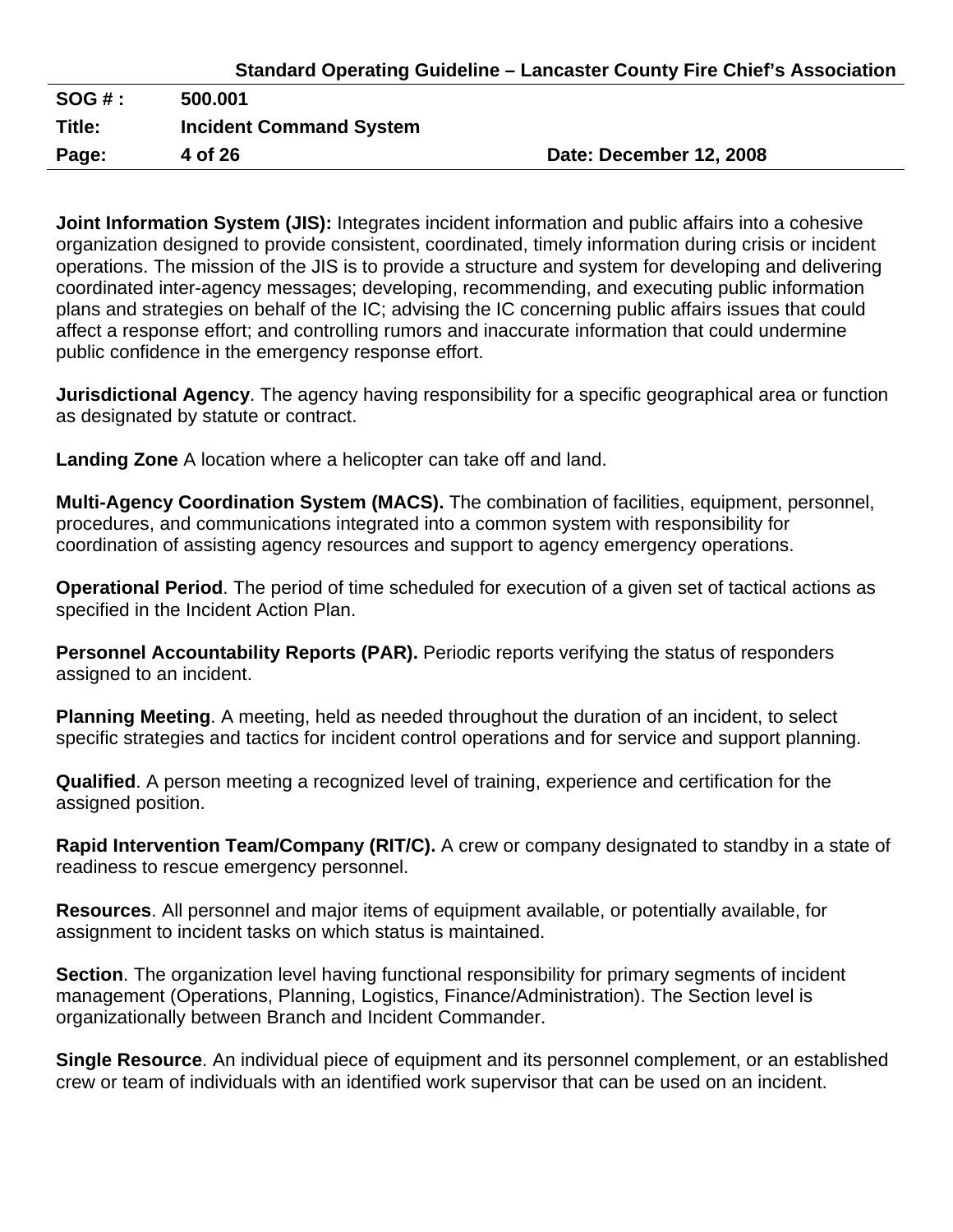| <b>Standard Operating Guideline - Lancaster County Fire Chief's Association</b> |  |  |
|---------------------------------------------------------------------------------|--|--|
|---------------------------------------------------------------------------------|--|--|

| SOG#:  | 500.001                        |                         |
|--------|--------------------------------|-------------------------|
| Title: | <b>Incident Command System</b> |                         |
| Page:  | 5 of 26                        | Date: December 12, 2008 |

**Site Safety and Control Plan (ICS Form 208).** An emergency response plan describing the general safety procedures to be followed at an incident involving hazardous materials, and prepared in accordance with CCR Title 8, Section 5192, and 29 CFR 1910.120.

**Staging Area**. That location where incident personnel and equipment are assigned on a three-minute available status.

**Strategy**. The general plan or direction selected to accomplish incident objectives.

**Strike Team**. Specified combinations of the same kind and type of resources, with common communications and a leader.

**Tactics**. Deploying and directing resources on an incident to accomplish the objectives designated by current incident strategy.

**Task Force**. A group of resources with common communications and a leader that may be preestablished and sent to an incident, or formed at an incident.

**Technical Specialists.** Personnel with special skills who are activated only when needed.

**Triage**. Screening and classification to determine priority needs in order to ensure the efficient use of personnel, equipment and facilities.

**Unified Command**. Unified Command is a team effort that allows all agencies with jurisdictional responsibility for the incident, either geographical or functional, to manage an incident by establishing a common set of incident objectives and strategies. This is accomplished without losing or abdicating agency authority, responsibility or accountability.

**Unit.** An organizational element having responsibility for a specific function within the Operations, Plans, Logistics, or Finance Sections.

**Working Incident**. Any incident fire, rescue, hazardous materials incident that will require commitment of resources to mitigate the incident.

## **PROCEDURES**

1. Theory

The one function that will always be filled at every emergency incident, regardless of size, type, or jurisdiction that the incident occurs in, is the Incident commander (IC) position. The IC has the responsibility for overall management of the incident and safety of response personnel.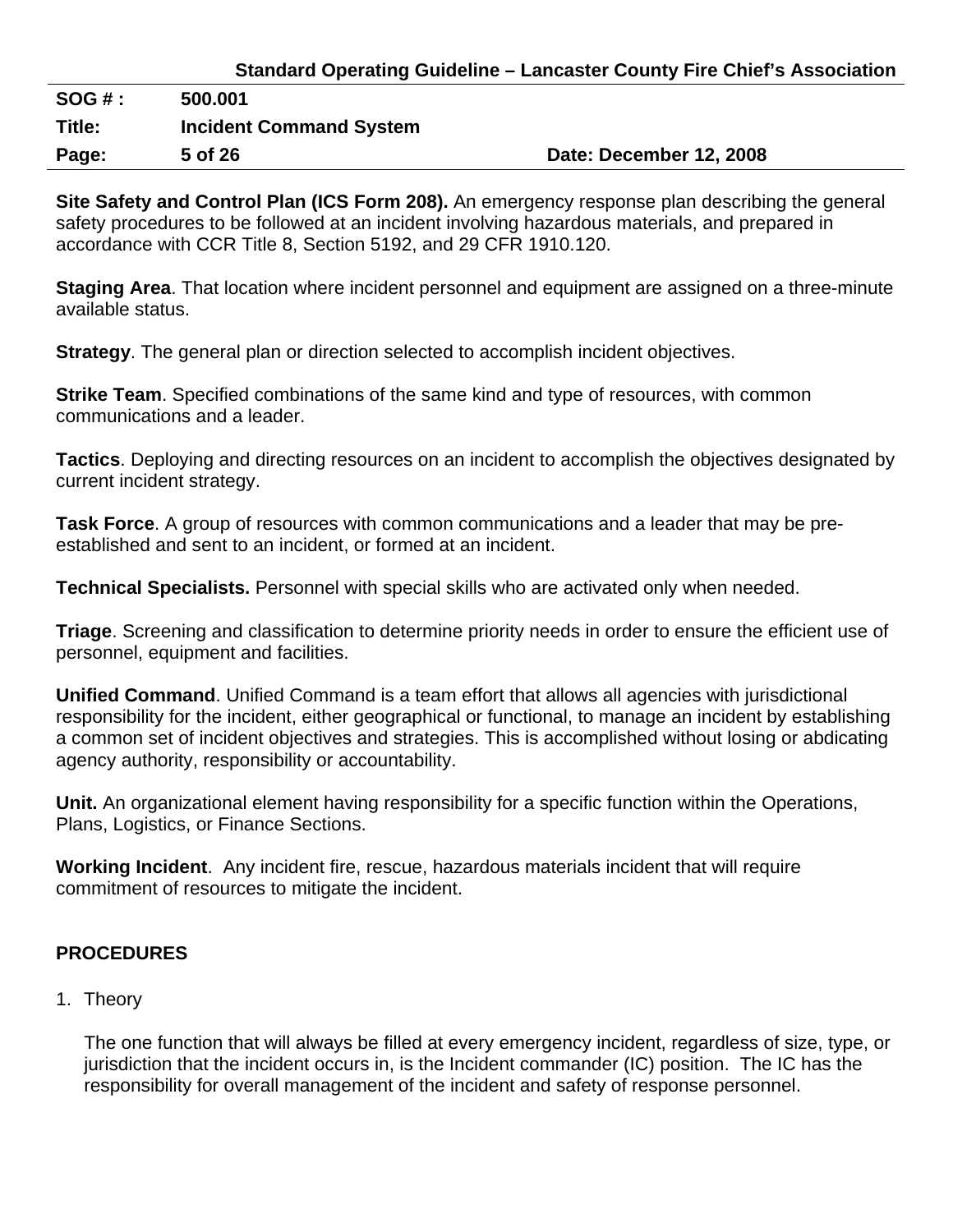| <b>SOG#:</b> | 500.001                        |                         |
|--------------|--------------------------------|-------------------------|
| Title:       | <b>Incident Command System</b> |                         |
| Page:        | 6 of 26                        | Date: December 12, 2008 |

Incident command procedures are designed to accomplish the following:

- A. Fix responsibility of command with a designated member through a standardized identification system, based on arrival sequence and other variables.
- B. Insure that visible, direct, effective command be established as early as possible upon arrival at the incident scene.
- C. Establish an effective framework within which the activities and responsibilities assigned to the Incident Commander can be properly addressed.
- D. Provide a system for accomplishing the orderly transfer of command from the initial Incident Commander to later arriving Command Staff.
- 2. Initial Command

It shall be mandatory that the officer or other fire department member arriving first on the scene of an emergency incident initiate the basic incident command function, establish a command post, and assume all related command responsibilities. This shall be performed regardless of jurisdictional boundaries. The initial Incident Commander shall retain these responsibilities until one of the following occurs:

- A. Command is passed to the next arriving person qualified to be the Incident Commander (only once per incident).
- B. Command is officially transferred. (See Transfer of Command Procedures)
- C. The incident is terminated.

Passing command is not to be confused with Transferring command. Command is passed only when the situation requires the immediate active participation of the first member or official on the scene that prohibits them from establishing a fixed command position. When this occurs, the next arriving qualified member shall be notified and will assume command of the incident. **Command can be passed only once!**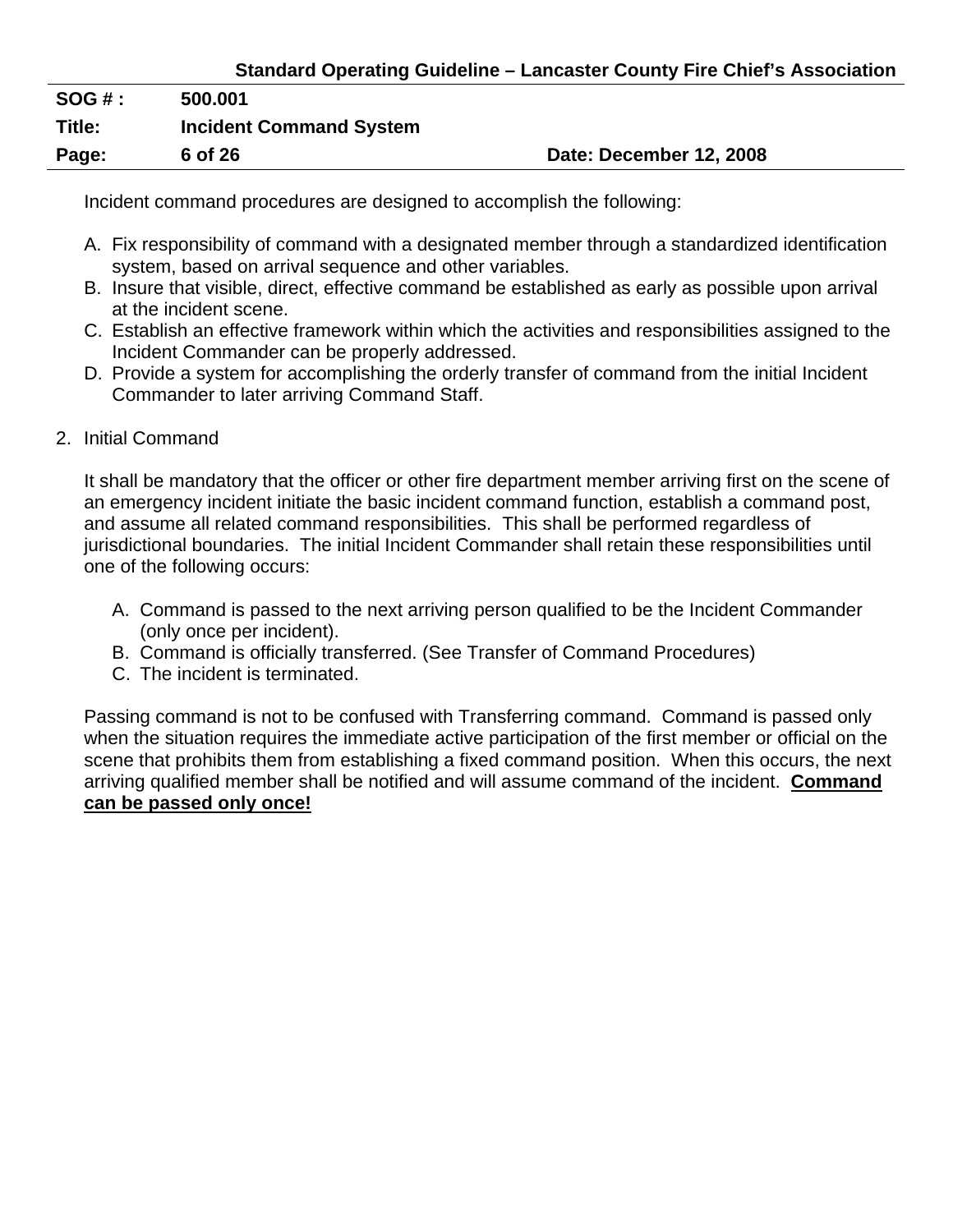| <b>SOG#:</b> | 500.001                        |                         |
|--------------|--------------------------------|-------------------------|
| Title:       | <b>Incident Command System</b> |                         |
| Page:        | 7 of 26                        | Date: December 12, 2008 |

#### 3. Command Responsibilities

Within the broad structure of the basic incident command function, certain command options are available to the Incident Commander. These options or "command modes" will be explained in detail below. However, it must be understood that regardless of the command option chosen, the initial Incident Commander retains responsibility for all command functions until relieved of them or delegated according to the standardized methods detailed in this guideline.

The person assuming **Command** is responsible for the following:

- A. Assuming an effective command location when the fixed command mode is chosen.
- B. Calling on the scene and transmitting the initial radio report and size-up as outlined in Section 5 of this chapter if it is a "working incident",
- C. Assign a name to the incident itself. For example, a working incident at 125 Elm Road could be called "Command 100", or Command 100 Elm Road" if there is more than one incident in a fire district. A "working incident" is defined as any emergency situation that requires more than one company to be tied up, or units are operating in an IDLH atmosphere. A "working incident" can be a fire, hazmat emergency, water rescue, emergency medical operation, etc.
- D. Assessing the incident priorities. (Life Safety, Incident Stabilization, Property Conservation)
- E. Determining the incident's objectives and completing applicable forms if in fixed command mode. **ICS Form 201 or SCTF Tactical Worksheet.**
- F. Approve and authorize the implementation of an Incident Action Plan.
- G. Developing an incident command structure appropriate for the incident.
- H. Assessing resource needs and orders, deploying needed resources.
- I. Coordinating overall emergency activities.
- J. Ensure that adequate safety and accountability measures are in place.
- K. Coordinate with key people and officials.
- L. Authorizing information release to the media
- M. Order the demobilization of the incident when appropriate.
- N. Ensure Incident Status Summery (ICS 209) is complete and forwarded to appropriate higher authority.
- O. Ensure planning meetings are scheduled as required.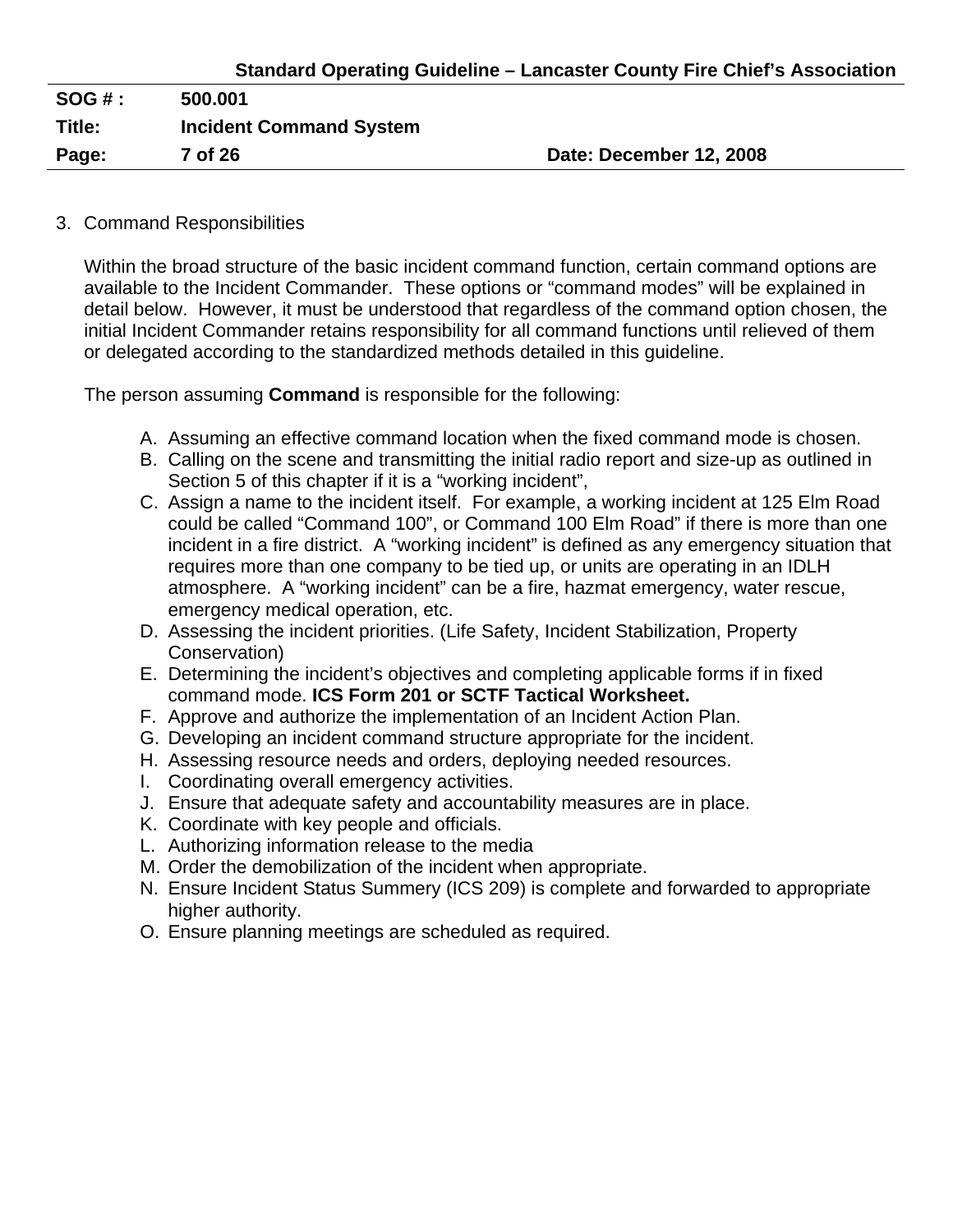| <b>SOG#:</b> | 500.001                        |                         |
|--------------|--------------------------------|-------------------------|
| Title:       | <b>Incident Command System</b> |                         |
| Page:        | 8 of 26                        | Date: December 12, 2008 |

#### 4. Command Modes

The first arriving official or fire department member must decide on an appropriate commitment for each assigned company, including his/her own. This decision will usually result in command being exercised according to the provisions of one of two (2) general modes. They are:

> Fixed Command Mode Mobile Command Mode

#### A. Fixed Command Mode

The fixed command mode is defined as a command structure that maintains a fixed Incident Command Post location, which is usually outside of a structure and in which the Incident Commander devotes all of his/her energies to command. The fixed command mode is desirable and should be used unless conditions dictate otherwise.

NOTE: the location of the fixed Incident Command Post should be easily identifiable. If the Incident Commander chooses to leave the interior of his/her vehicle, then he/she should be easily identifiable.

#### B. Mobile Command Mode

Included are incidents requiring immediate action in order to stabilize the situation, and where due to staffing and/or experience factors, the Crew Leader feels that it is necessary for him/her to accompany his/her crew in their initial efforts. This may include situations where there is "nothing showing" and the Crew Leader assuming command accompanies his/her crew in order to investigate the situation.

#### **WHENEVER THE MOBILE COMMAND MODE IS CHOSEN, IT SHOULD BE CONCLUDED VERY RAPIDLY, WITH ONE OF THE FOLLOWING OUTCOMES:**

- a. The situation is quickly stabilized by the initial offensive attack or the preliminary investigation reveals no problem requiring the Incident Commander's active participation. In either case, the Crew Leader should then return to a fixed command location and continue to discharge his/her command responsibilities.
- b. The situation is not likely to be quickly stabilized, or initial investigations indicate possible long-term involvement. The Crew Leader should recognize these situations and assign supervision of his/her company to a qualified member of the crew, return to a fixed command location and continue to function as the Incident Commander until relieved of this responsibility.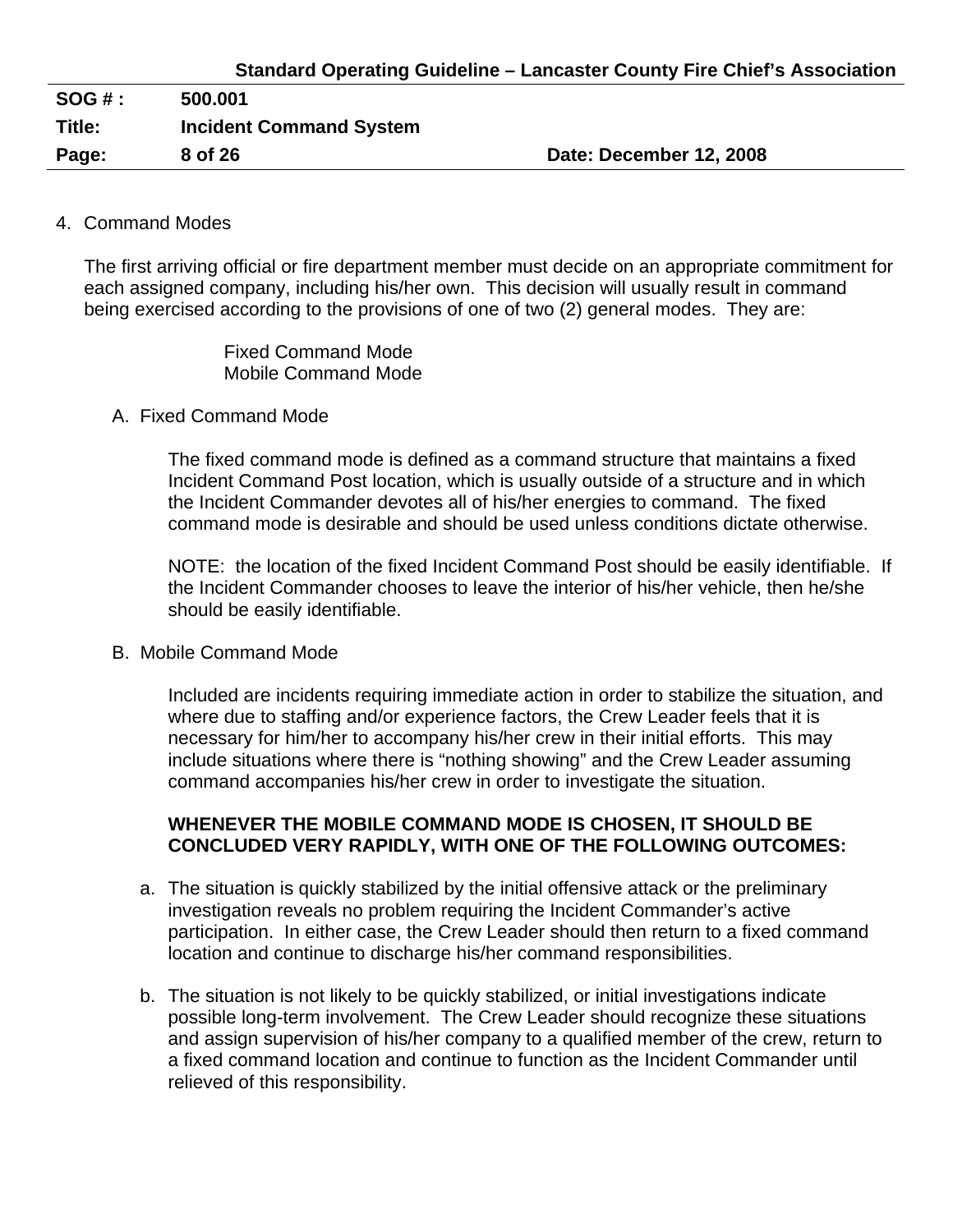| $SOG#$ : | 500.001                        |                         |
|----------|--------------------------------|-------------------------|
| Title:   | <b>Incident Command System</b> |                         |
| Page:    | 9 of 26                        | Date: December 12, 2008 |

c. Command is passed to the next arriving company or officer.

NOTE: the "Passing of Command" can occur only once during any given incident, and may be initiated only by the first arriving official or fire department member, and should be confined to "Mobile Command Mode" operations.

In addition, it must be understood that this command option is not to be used as a means of circumventing established incident command procedures or otherwise shirking required command responsibilities.

When the first arriving member determines the need to "pass" command, the initial radio report will include an announcement that the next arriving company should assume command.

5. Establishing Incident Command and Initial Size-up

The person establishing command should use the standard procedures outlined below. If the person assuming command is not an official, or is not normally assigned to a company, then this transmission should be adjusted accordingly. When command is established, an initial radio report and size-up should be given:

A. Identify transmission by giving: Company, unit establishing Command, the location of the Command Post (if other than the front of the occupancy/incident), and, if more than one command in the same response district, the name assigned to the incident.

Example: "Engine 100-1 on location, Engine 100-1 is Command 100, or Command 100 Main St., Command is located on Side Bravo."

Until command is transferred or passed, the original Incident Commander will remain in charge of the incident.

B. The apparent extent of the emergency –

Example: "Nothing Showing, Situation Contained, Working fire, Second alarm, etc."

NOTE: If the first arriving member gives no information such as smoke showing or working fire, etc., it will be assumed by incoming companies that nothing is showing.

#### **IF THE INCIDENT COMMANDER DETERMINES THAT A WORKING INCIDENT IS IN PROGRESS, THE INITIAL RADIO REPORT SHALL INCLUDE;**

C. General size of structure – one story, two story, multi-story, high-rise, etc.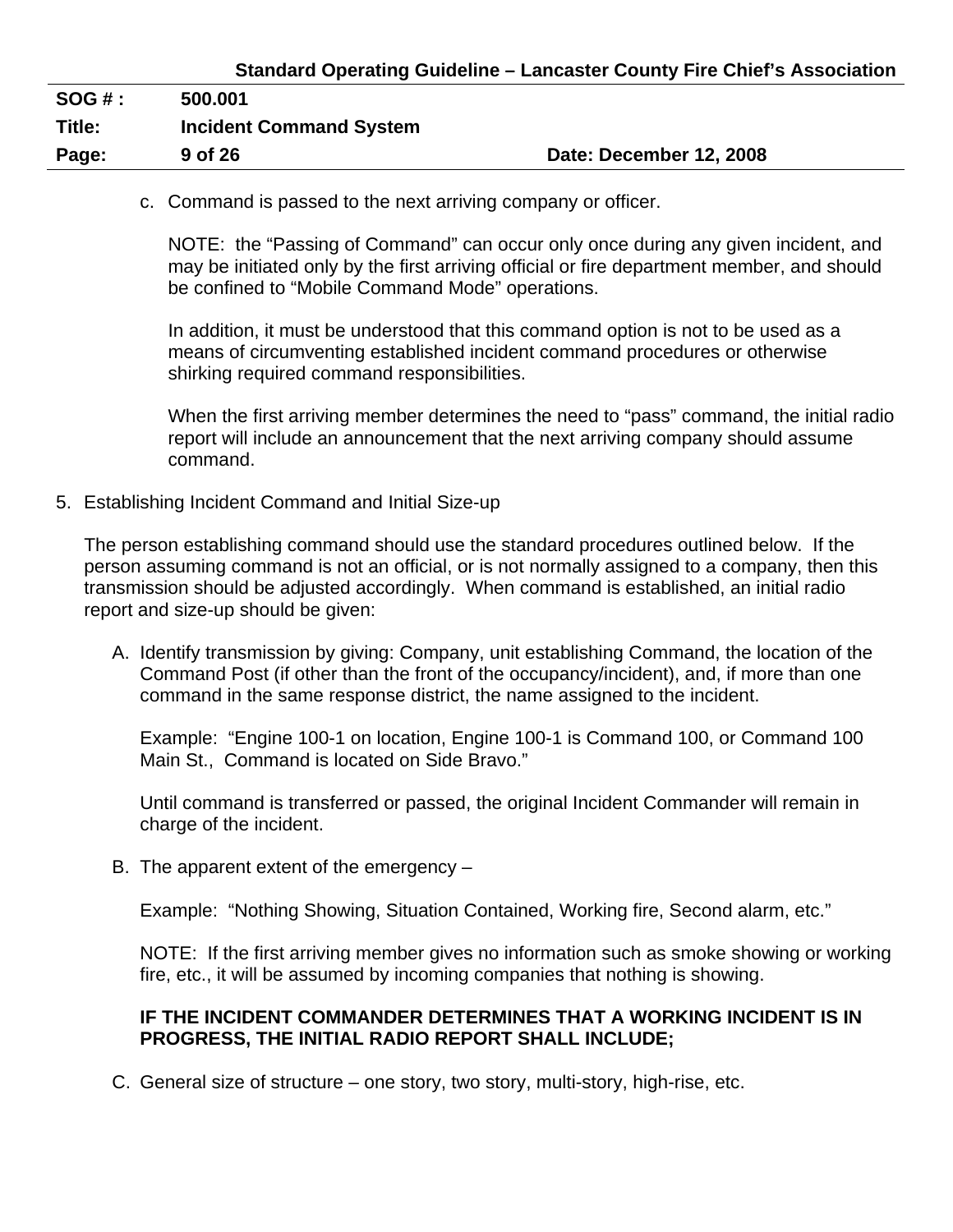# **Standard Operating Guideline – Lancaster County Fire Chief's Association**

| SOG#:  | 500.001                        |                         |
|--------|--------------------------------|-------------------------|
| Title: | <b>Incident Command System</b> |                         |
| Page:  | 10 of 26                       | Date: December 12, 2008 |

NOTE: If the location of the incident or facility is well known, the name will suffice.

D. Type of construction – fire resistive, non-combustible, ordinary construction, mill, or frame.

NOTE: Use the text description, not the Type Code 1, 2, 3, 4, or 5. Use caution when giving the type of construction. It can be difficult to determine the exact construction type by external appearances. Unless there is pre-incident intelligence of the building, providing the type of construction may be best avoided but should be determined as soon as possible.

- E. Occupancy residential (specific type such as apartment, multi family, single family), high occupancy, special care, hotel, business, commercial, industrial, storage, etc.
- F. Action being taken **(Offensive or Defensive)** laying supply line, leading off with 1 ¾ line and tank, etc.
- G. Apparatus in service Engine 100-1, Truck 100, etc.

NOTE: Decide early if there is a necessity to call for additional assistance. Additional help should be standing by at or near the scene, prepared to go into action if the possibility exists that the incident may exceed the capabilities of the companies working at the incident. The notification of a "working incident" shall initiate a dedicated RIT following Departmental policy.

The following examples illustrate the initial establishment of Command:

"Engine 100-1 on the scene, Engine 100-1 is Command 100. We have a well-involved vehicle on the first floor of a 2-story wood frame storage building. Engine 100-1 and Truck 100 are going in service with two 1 % inch hand lines. All other companies stage one block out."

"Engine 100-1 on the scene, Engine 100-1 is command 100 located in the parking lot across the street. We have a working fire in a second floor bedroom of a two-story single-family dwelling. Leading off with one 1 <sup>3</sup>/<sub>4</sub> and tank water."

"Engine 100-1 on the scene, Engine 100-1 is Command 100. We have a small trash fire at the rear of a frame garage; situation is under control, holding to Engine 100-1."

"Engine 100-1 on the scene. We have a working fire in a two-story multi family dwelling. Passing command to the next arriving company."

Other crew leaders (company officers) on the scene should be advised of existing situations; initial decisions made, and plan of operation.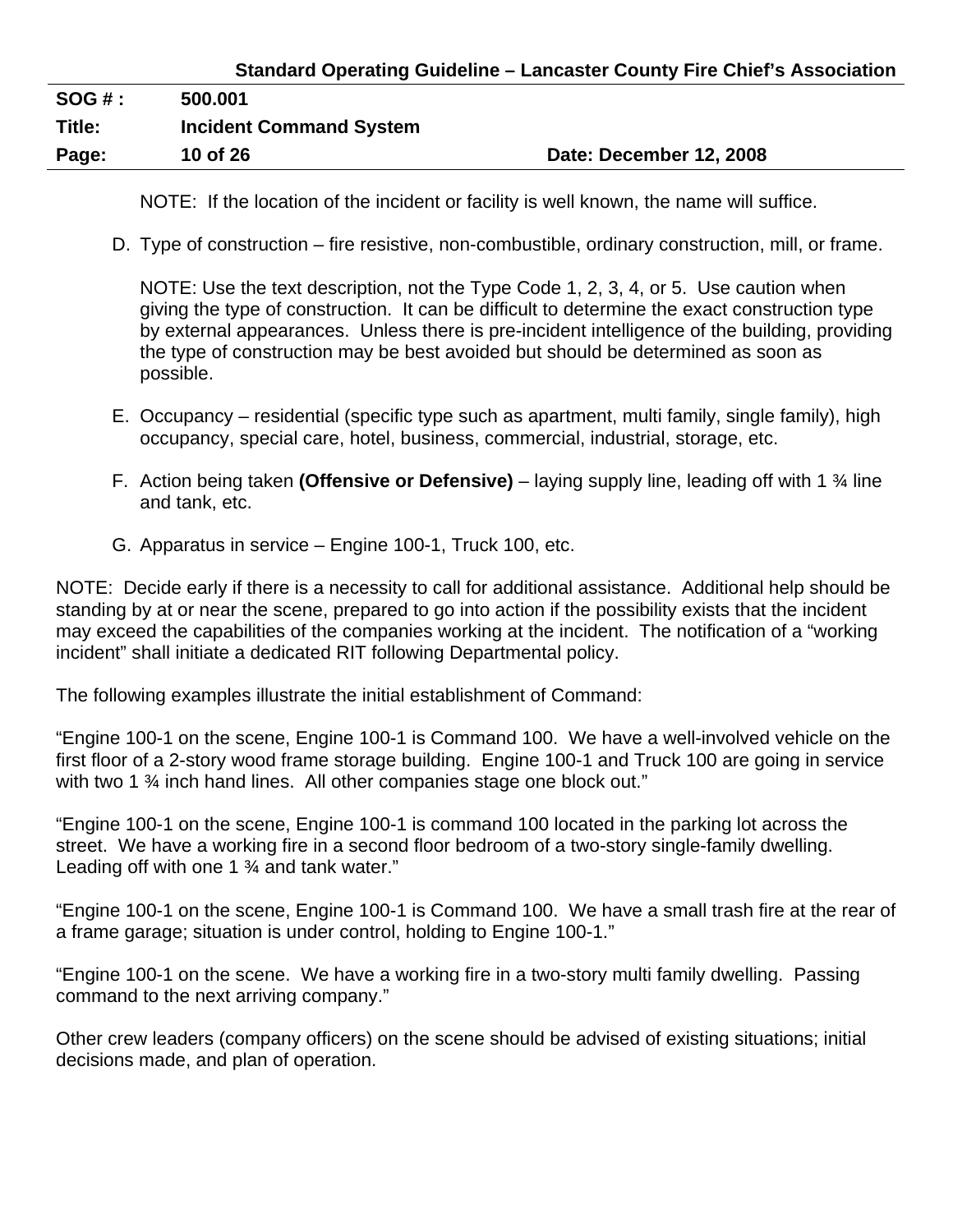## **Standard Operating Guideline – Lancaster County Fire Chief's Association**

| $SOG#$ : | 500.001                        |                         |
|----------|--------------------------------|-------------------------|
| Title:   | <b>Incident Command System</b> |                         |
| Page:    | 11 of 26                       | Date: December 12, 2008 |

When only one company responds to an emergency such as an auto fire or trash fire, the crew leader shall transmit a brief initial radio report upon arrival. As soon as it has been determined that no additional help will be required, a "situation under control" will be transmitted to County.

#### 6. Transfer of Command

When circumstances allow, the Incident Commander being relieved will brief the official assuming command. This brief may include, but is not limited to, the following:

- A. Incident factors, objectives and strategies
- B. Strategies that have been assigned and that need to be assigned.
- C. Evaluation of strategies (Effective or not Effective)
- D. Personnel safety concerns

Should any higher ranking official decide to officially assume command of the incident, the official shall locate the Incident Command Post, if established, and follow the transfer of command guideline whenever possible.

After the transfer of command has actually taken place, the officer assuming command shall announce such transfer over the radio, stating the name and rank of the new Incident Commander.

Example: County from Command 100. Chief 100 is now Command 100.

At this time, the official assuming command will assign the former Incident Commander to a new duty. This new assignment may be to assume a command or general staff function, to rejoin and take supervision of his/her crew, or any other assignment deemed necessary by the new Incident Commander.

NOTE: If preceded to the scene by the companies of another department, the official responding from the department having jurisdiction shall report to the Incident Commander. Regardless of rank, this officer is responsible for the incident and shall have the option of assuming command, or allowing the original Incident Commander to remain in charge of the incident.

#### **Expanding the Command Structure**

The command structure at any incident must correspond to the complexity of the situation. To effectively control an emergency, the incident should be divided into manageable modular units. In this section, we will examine some of the options the Incident Commander can use to manage an incident.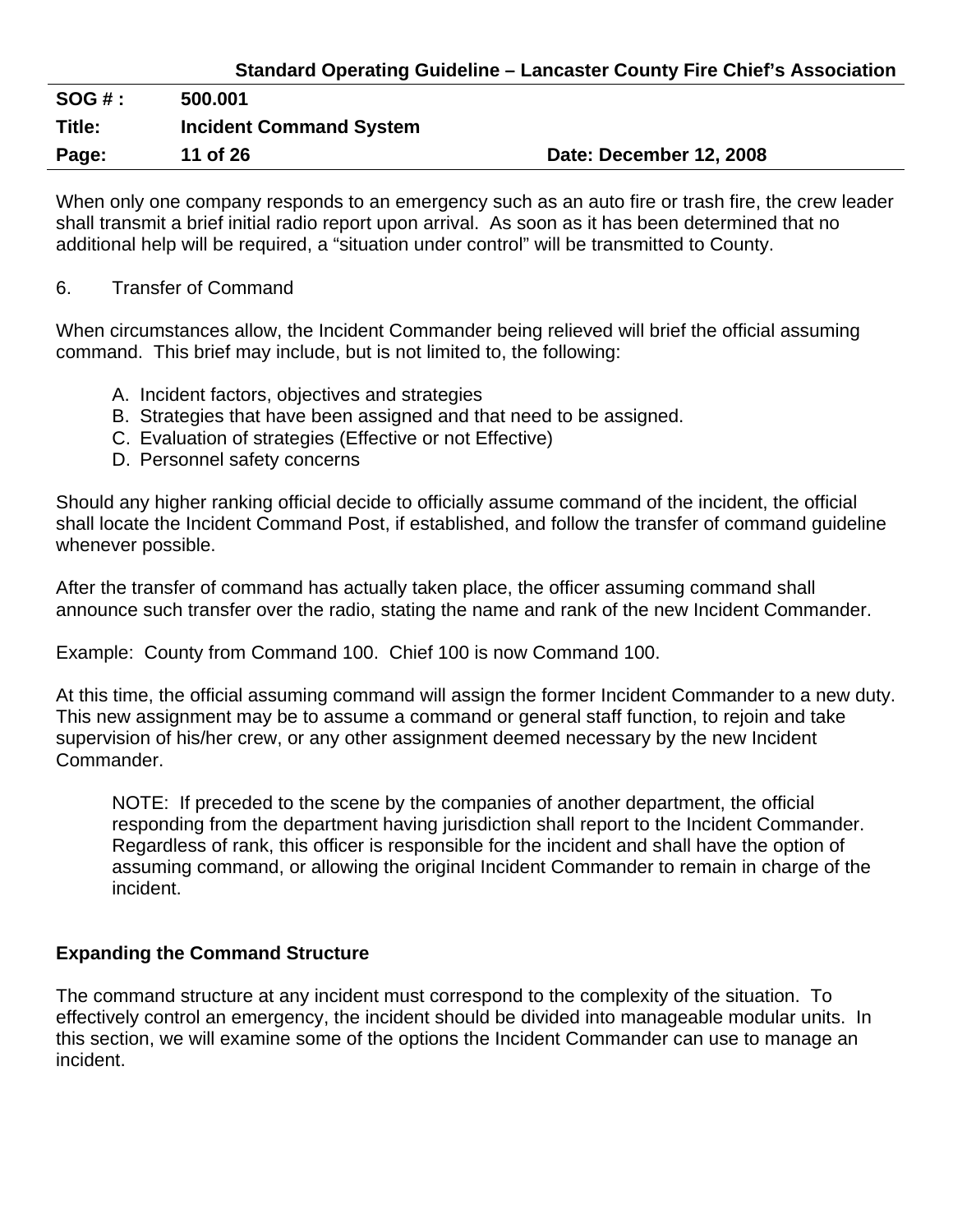| <b>Standard Operating Guideline - Lancaster County Fire Chief's Association</b> |
|---------------------------------------------------------------------------------|
|---------------------------------------------------------------------------------|

| $SOG#$ : | 500.001                        |                         |
|----------|--------------------------------|-------------------------|
| Title:   | <b>Incident Command System</b> |                         |
| Page:    | 12 of 26                       | Date: December 12, 2008 |

While it is important to have a sufficiently large command structure at an incident, don't use more than the situation requires. The command structure should not contribute to the complexity of the incident. Consider the command options available as a toolbox full of tools. Use only the tools you need to fix the problem. Remember that any member can hold any command or general staff position. It is the Incident Commander's responsibility to assign the appropriate person to command or general staff functions.

NOTE: Terminology to describe these functions/positions should not vary between different organizations in accordance with the intent of ICS and NIMS. Common terms that are acceptable include **branches, divisions, and groups**. The recommendations identified in NIMS for adopting the basic tenets of the incident Command System (ICS) will be used.

## **1. Divisions and Groups**

A. Divisions: Divisions are an organizational level responsible for operations in a specified geographical area at an incident. You could have an interior division (within a building) or a division outside a building. Some examples are: Division Charlie, Division 5, Roof Division, etc.

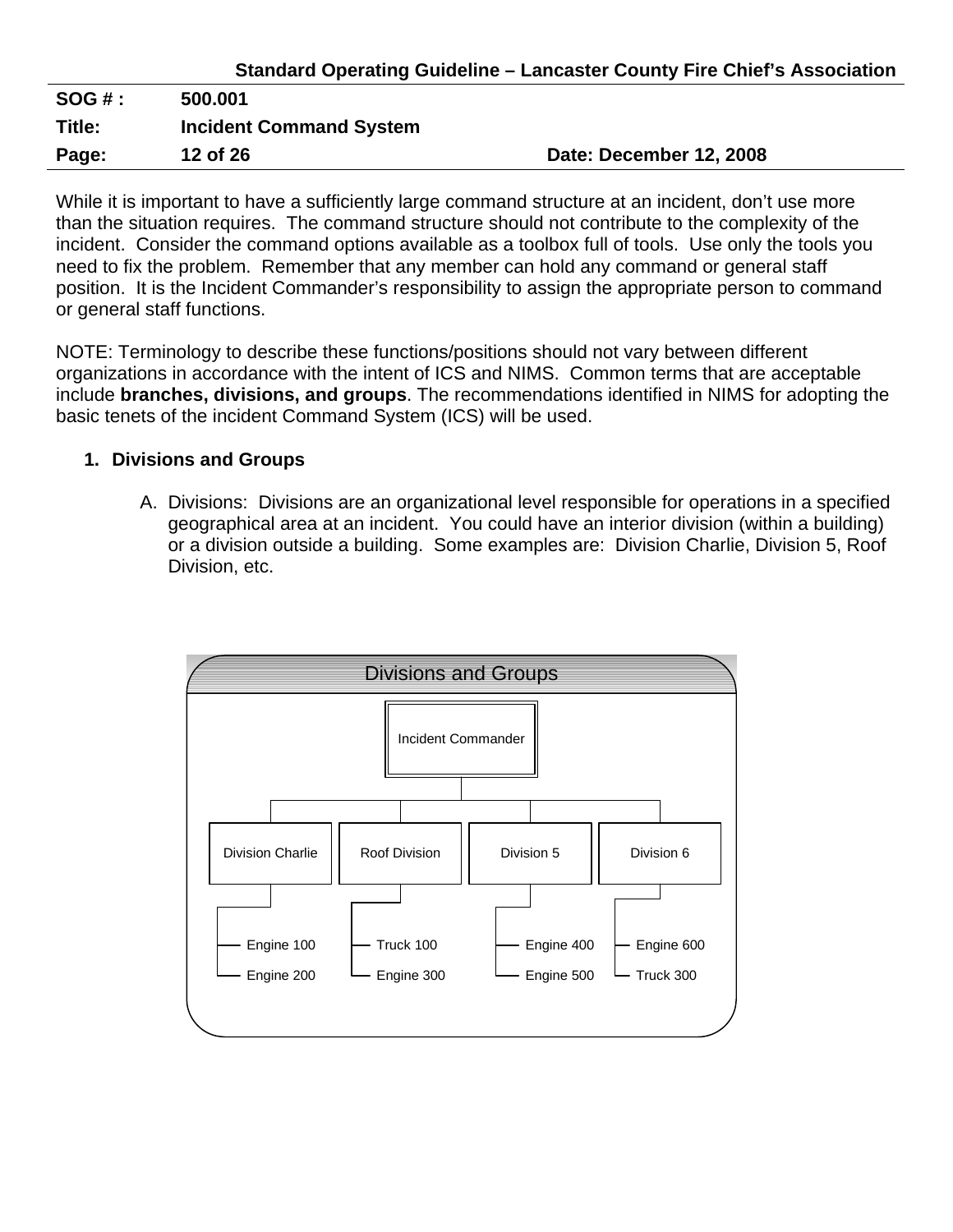| Page:  | 13 of 26                       | Date: December 12, 2008 |
|--------|--------------------------------|-------------------------|
| Title: | <b>Incident Command System</b> |                         |
| SOG #: | 500.001                        |                         |
|        |                                |                         |

B. **Groups**: Groups are an organizational level responsible for a specified functional assignment at an incident. Examples are salvage group, search and rescue group, fire suppression group, water supply group, etc.



**Divisions and Groups** are both commanded by **Supervisors**. Divisions and Groups operate at the same command level. Divisions do not work for Groups and Groups do not work for Divisions. They are organizationally at the same level. However, a Group's functional responsibility may cross Division boundaries. For example, a Ventilation Group may be working in the same area as the Interior Division. Once a specific assignment is given to a Group, the division is no longer responsible for that task, concentrating instead on all other tactical activity in that geographic area.

**Divisions and Groups** address the following three significant management principles:

- 1. They reduce/solve span-of-control problems at an incident.
- 2. They provide essential coordination at a designated area or for a specific function.
- 3. They fix personnel accountability.

**Division and Group** Supervisors provide accountability and coordination of single resources, ensuring maximum safety and survival of response personnel. They are also responsible for the implementation of their assigned portion of the overall Incident Action Plan and they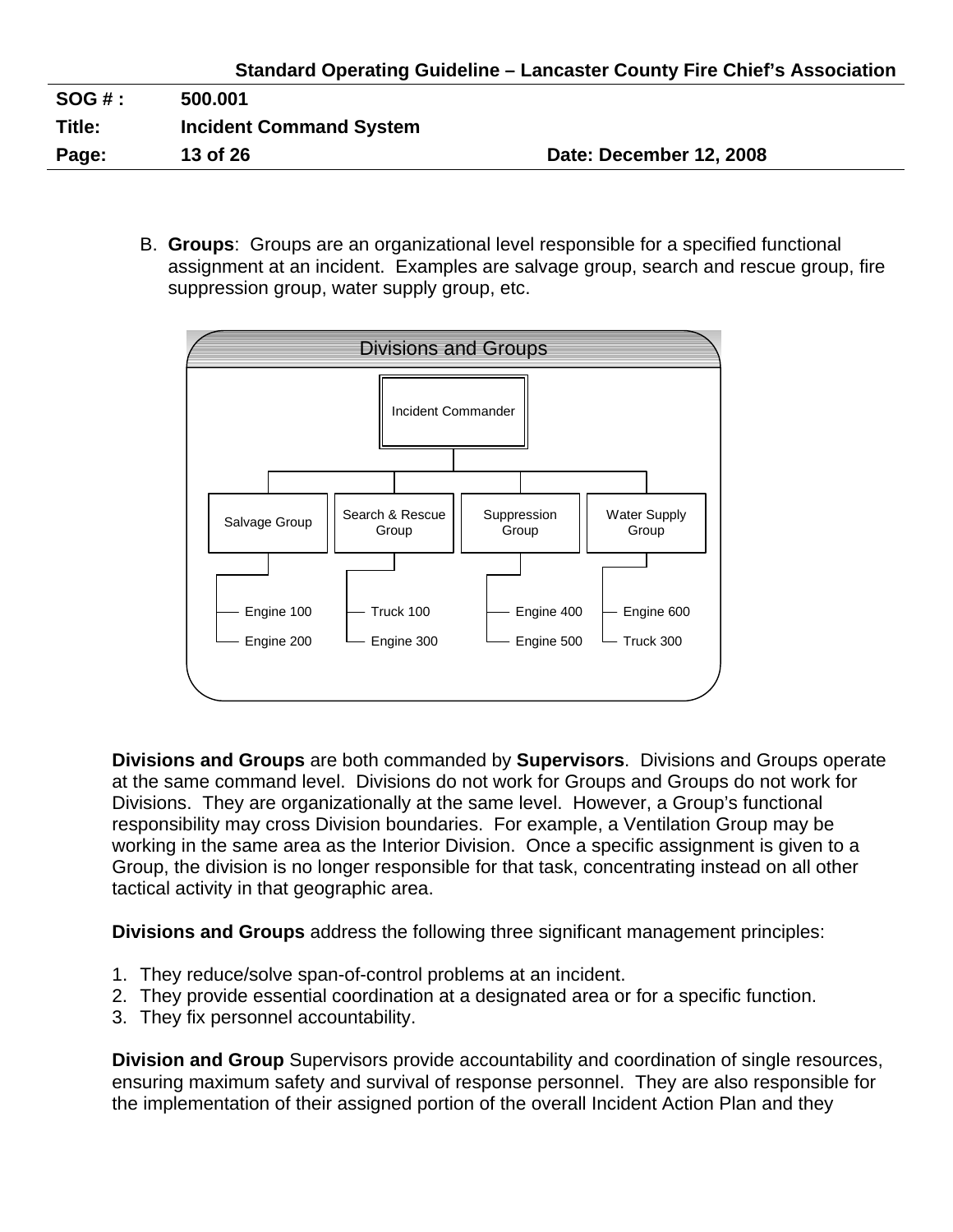|        |                                | Standard Operating Guideline – Lancaster County Fire Chief's Association |
|--------|--------------------------------|--------------------------------------------------------------------------|
| SOG#:  | 500.001                        |                                                                          |
| Title: | <b>Incident Command System</b> |                                                                          |
| Page:  | 14 of 26                       | Date: December 12, 2008                                                  |

coordinate activities within their assignment. Division and Group **Supervisors** keep the next higher level of command informed of the status of resources within their area of responsibility and evaluate the resource needs, making adjustments as needed. It is essential that the next higher level of command be made aware of any needs for resource adjustment. Each Division or Group **Supervisor** requires certain information from the Incident Commander. They must know their radio designation (Division Alpha or Ventilation Group), their assigned objectives and strategies, and the resources under their command.

Each functional or geographical assignment does not need to be commanded by a Division or Group **supervisor**. An activity that only requires one single resource to effectively handle the situation would not necessitate the implementation of a Division or Group; there is not a coordination problem and the assignment does not cover a large area or require the deployment of several single resources.

2. Dividing the Incident

To insure uniformity, there needs to be a standard means of dividing an incident. The following designation system will be used whenever it is necessary to divide an incident:



There will be a letter designation for each exterior side of the incident area. Normally, the addressed or street side of the incident will be designated as "Side Alpha" and the letter designations move clockwise around the incident. Exposures may also be identified with a similar system. The supervisor assigned to a side where tactical operations will be initiated shall be designated as Division (Alpha, Bravo, Charlie, Delta – whichever is appropriate).

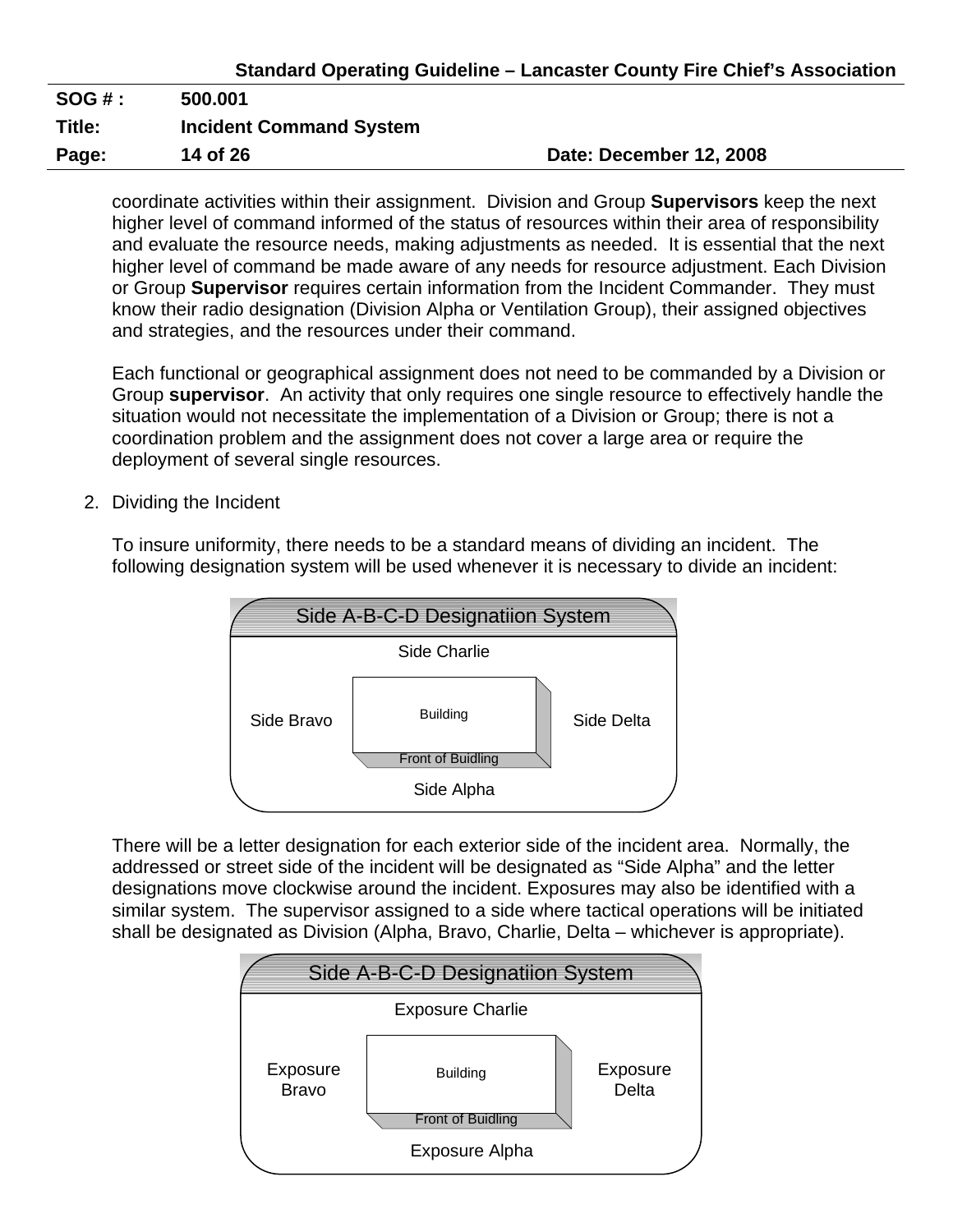| <b>SOG#:</b> | 500.001                        |                         |
|--------------|--------------------------------|-------------------------|
| Title:       | <b>Incident Command System</b> |                         |
| Page:        | 15 of 26                       | Date: December 12, 2008 |

When operating in a multistory structure, it may be necessary to designate geographic Divisions Supervisors by the floor number. For example, the fourth floor designated as Floor 4 or Fourth Floor, however, after a Division Supervisor has been assigned to supervise activities on that floor, the ICS position title of Division 4 can be used.



#### **3. Branches**

At large-scale or complex incidents, the number of Divisions and/or Groups may create a significant span-of-control problem (3 to 7). When this occurs consideration should be given to the implementation of Branches. Branches are also of great value when large numbers of resources are committed to a specific functional activity. A good example would be a fire incident with a major Medical problem. A **Medical Branch** could be implemented to alleviate these problems.

A Branch is a organizational level having functional, geographical, or jurisdictional responsibility for major parts of the incident operations and led by a **Branch Director**. The Branch level is organizationally between Section and Division/Group in the Operations Section, and between Section and Units in the Logistics Section. Branches are identified by the use of Roman Numerals, by function, or jurisdictional name.

The specific responsibilities of a **Branch Director** are:

- A. Implements the portion of the incident action plan appropriate to the Branch function.
- B. Coordinates the activities of the resources within the Branch.
- C. Evaluates objectives and strategies within the Branch and requests additional resources, if needed.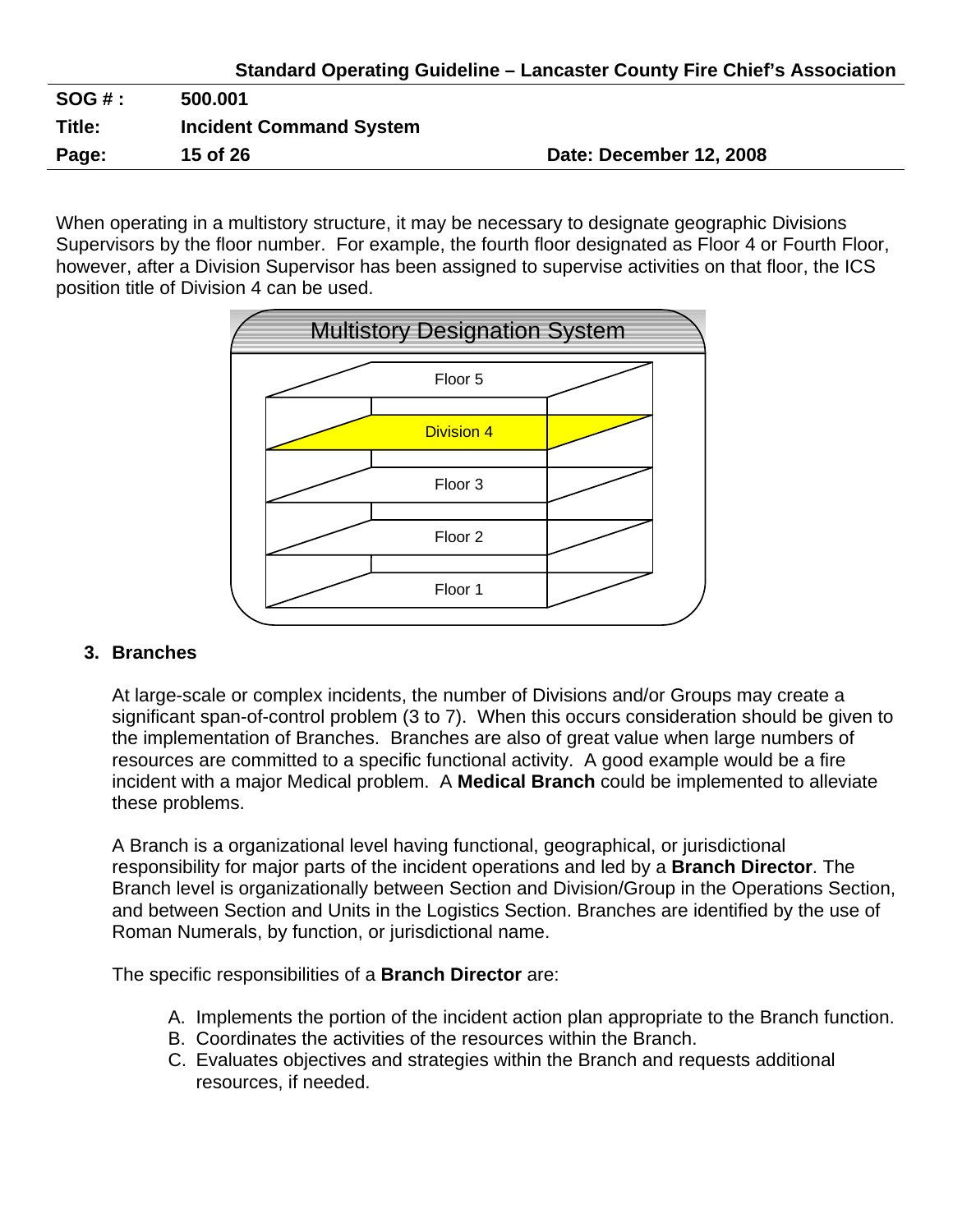| <b>SOG#:</b> | 500.001                        |                         |
|--------------|--------------------------------|-------------------------|
| Title:       | <b>Incident Command System</b> |                         |
| Page:        | 16 of 26                       | Date: December 12, 2008 |
|              |                                |                         |

- D. Keeps his/her supervisor, whether the IC or the Operations or Logistics Section Chief informed of the status in the Branch's area of responsibility.
- E. Assigns specific tasks to Divisions or Groups within the Branch.
- F. Resolves logistical problems associated with the units deployed in the Branch.

#### **4. Command Staff Positions**

At large-scale or complex incidents, consideration may have to be given to the functions of safety, liaison and information. If the Incident Commander cannot effectively handle any of these functions, they must be delegated.

These functions should be staffed when their demands begin to affect the IC's ability to perform his/her command functions.

## **A. Safety Officer**

The individual given the Safety Officer's assignment must monitor and assess the safety hazards and unsafe situations and develop measures for ensuring personnel safety. The Safety Officer will be required to operate in an area(s) other than the Command Post.

The **Safety Officer** position is implemented to manage the safety of all personnel and to relieve the Incident Commander of direct involvement in this responsibility. The Safety Officer also keeps the IC informed of present problems and potential hazards. He/she should not only identify problems, but should also suggest solutions to minimize the risks. The Incident Commander will use the information provided by the Safety Officer during development of the incident action plan.

The **Safety Officer** has the authority to bypass the chain of command when it is necessary to correct unsafe acts immediately, such as removing all personnel from areas of imminent danger. **The IC must ALWAYS be informed of these corrective actions.** 

For the **Safety Officer** to be truly effective, he/she must have a broad knowledge of the risks associated with the incident.

#### **B. Liaison Officer**

A **Liaison Officer** is the point of contact for assisting or coordinating agencies. This function is assigned since the Incident Commander may become overloaded by questions from the number of assisting agencies that some incidents attract.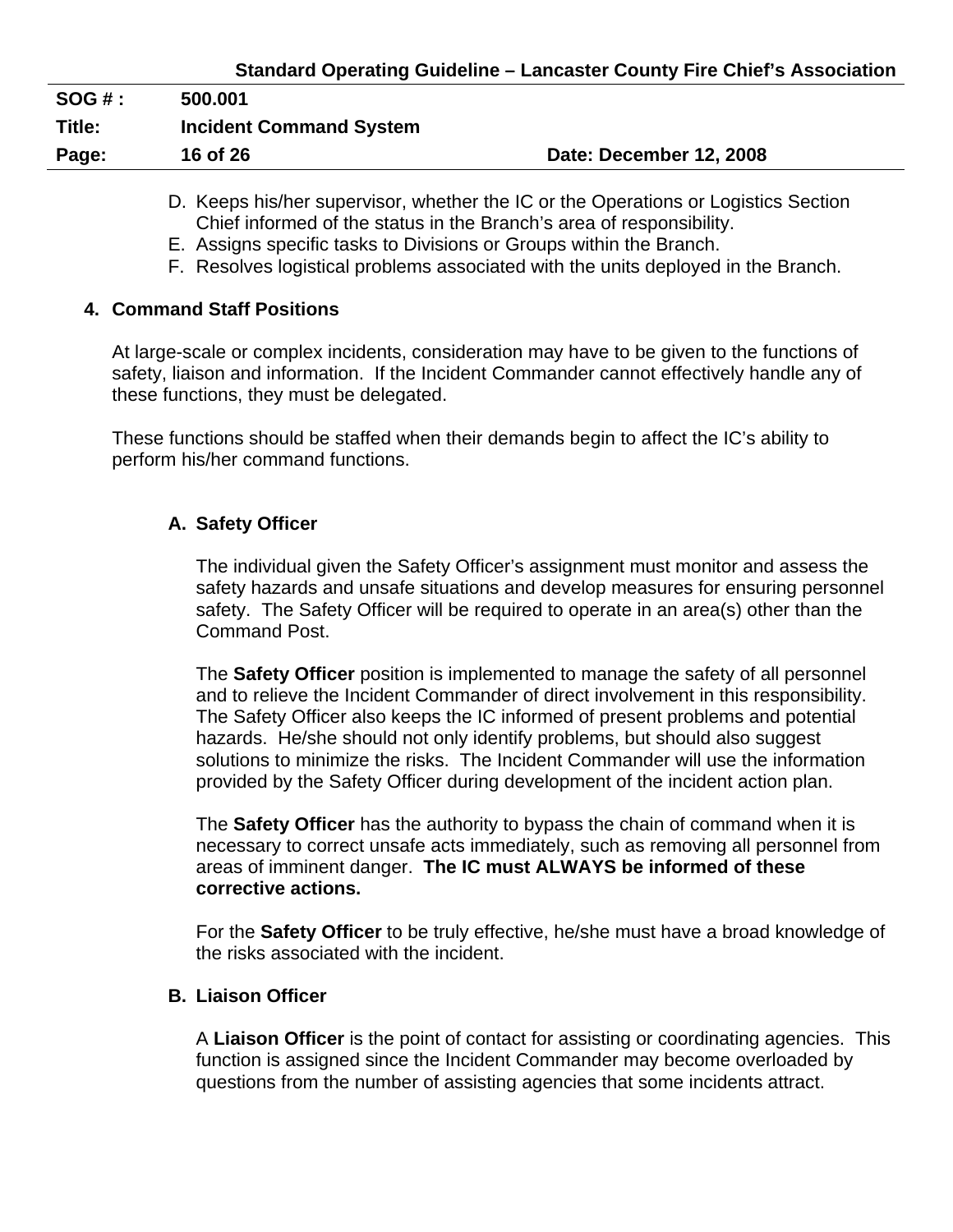| <b>SOG#:</b> | 500.001                        |                         |
|--------------|--------------------------------|-------------------------|
| Title:       | <b>Incident Command System</b> |                         |
| Page:        | 17 of 26                       | Date: December 12, 2008 |

One of the most important responsibilities of the **Liaison Officer** is to coordinate the management of assisting or coordinating agencies. This is essential to avoid the duplication of efforts. It allows each agency to perform what it does best. Liaison management provides lines of authority, responsibility, and communication, and increases the control necessary to provide for the safety of personnel from all involved agencies.

#### **C. Pubic Information Officer**

The **Public Information Officer** is responsible for interface with the media and other appropriate agencies. This function is implemented to relieve the Incident Commander of needing to work with the media, taking him/her away from command responsibilities. The media needs are real and must be met. They need accurate and consistent information.

The IC shall designate a PIO and be available at the CP as necessary depending on the incident type and complexity. At large and complex incidents the PIO shall be in charge of all PIO activities.

At smaller incidents, the IC shall ensure the PIO receives the proper information.

The **Public Information Officer** acts as a central clearing point for the dissemination of information, reducing the risk of generating conflicting information from multiple sources.

The **Public Information Officer** must coordinate all releases of significant information with the Incident Commander. The IC will decide on sensitive topics, such as the cause of the incident, victims' name, and any other information that should not be (and does not have to be) released immediately to the press.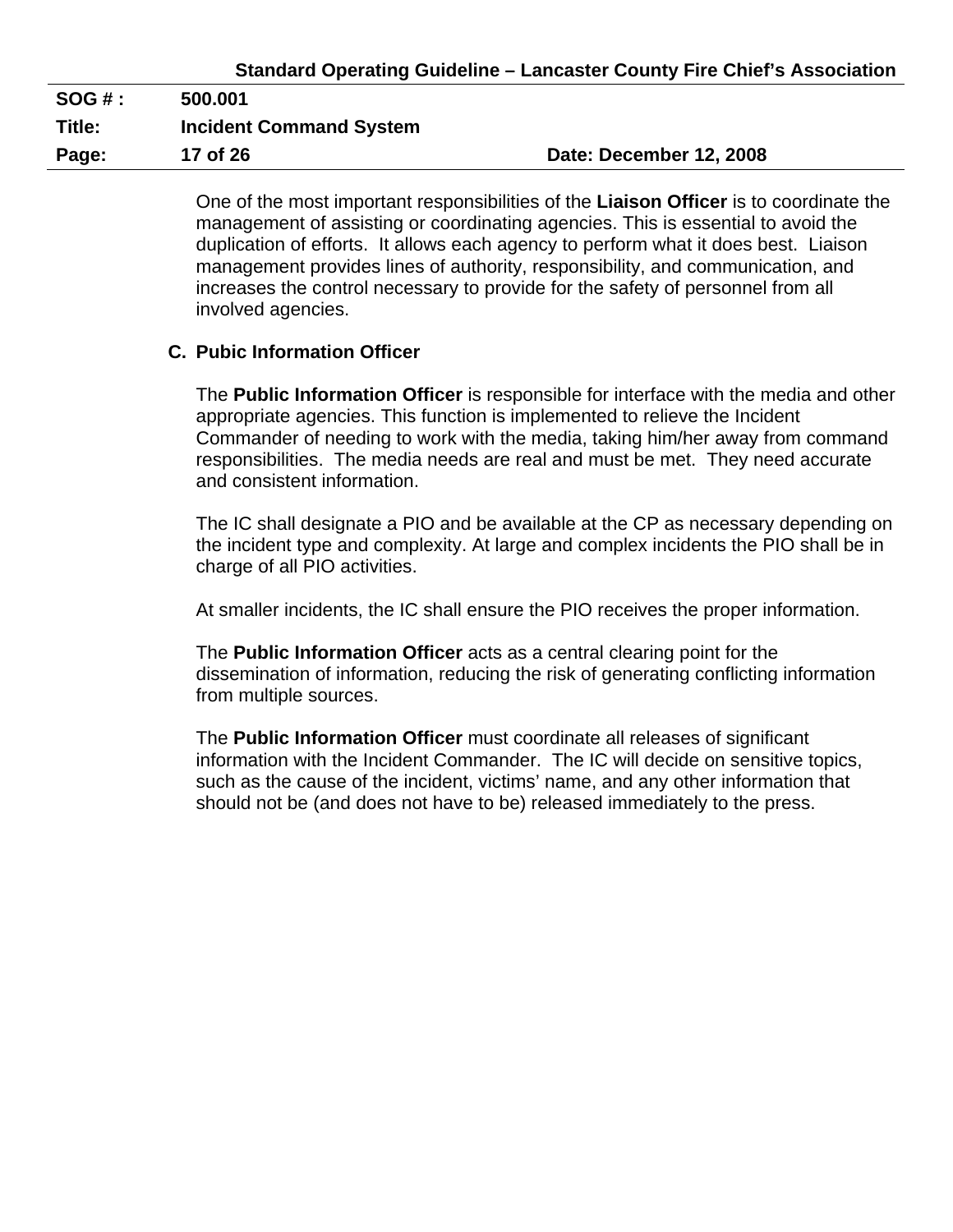| $SOG#$ : | 500.001                        |                         |
|----------|--------------------------------|-------------------------|
| Title:   | <b>Incident Command System</b> |                         |
| Page:    | 18 of 26                       | Date: December 12, 2008 |



## **5. General Staff Functions**

As incidents increase in complexity or size, it often becomes necessary for the Incident Commander to delegate major functional responsibilities to maintain an effective workload and span of control.

Effective incident management involves more than just stabilizing the incident. The IC needs to be aware of the full range of management tools that are available to handle the entire incident. If major functional authority for Operations, Planning, Logistics, and Finance is not delegated, the IC must perform those functions. (Use only the tools necessary to safely and effectively manage the incident.)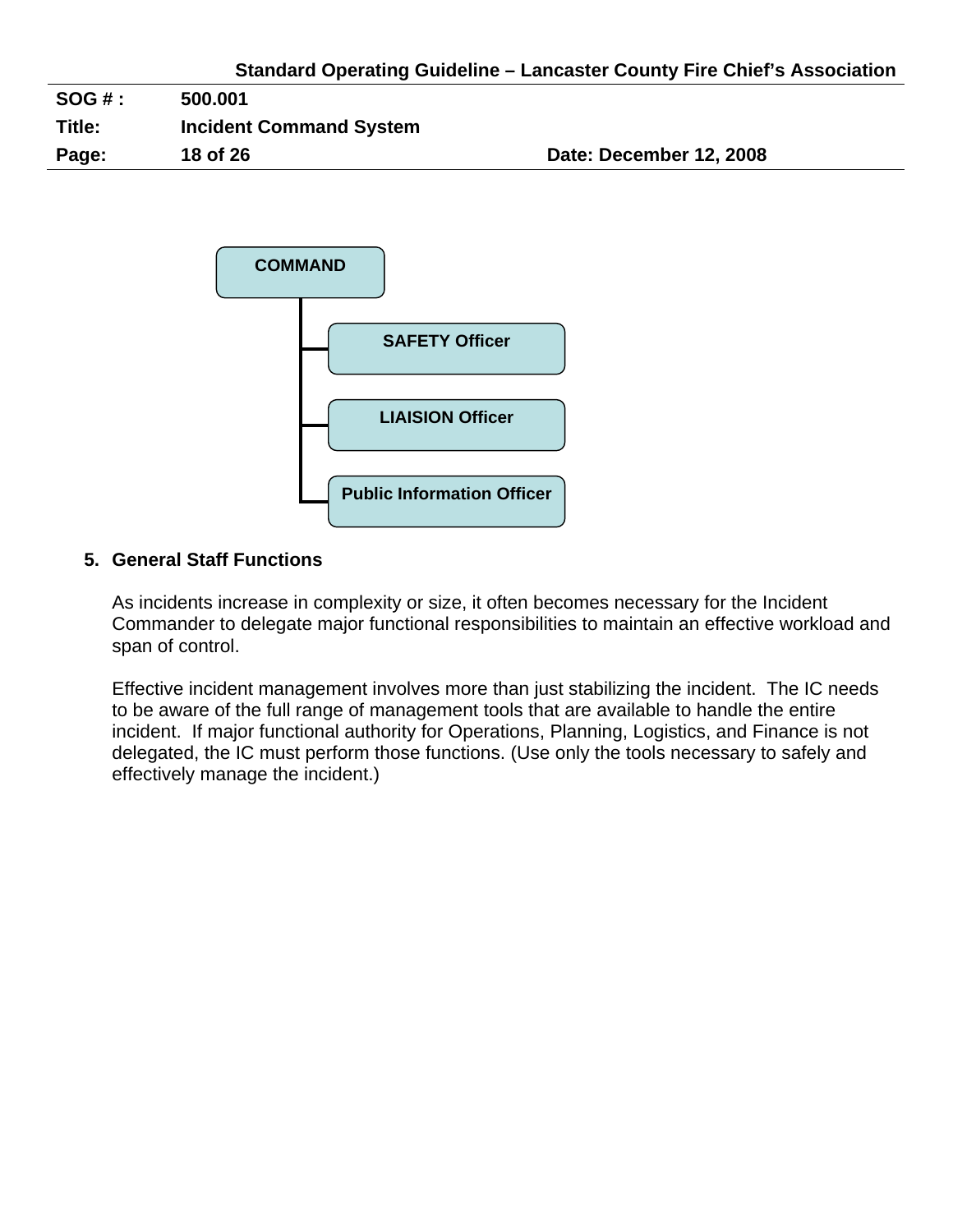



## **A. Operations Section Chief**

Operations Section Chief is responsible for management of all tactical operations at the incident. **The person in charge of Operations is called the Operations Section chief**. (Deputies may also be assigned). Operations is implemented when the Incident Commander is faced with a complex incident having major demands in one or more of the remaining major functional areas. For example, the IC may be faced with a rapidly escalating incident with a significant need to evaluate incident objectives and strategies. Faced with a major functional responsibility in addition to management of tactical Operations, the IC may choose to staff Operations.

Another reason to staff Operations would be multiple functional demands placed on the Incident Commander, such as the Planning, Logistics and Finance workload generated by a large or complex incident. When several major functions have been delegated, the IC may need to staff Operations to maintain an effective span of control.

The Operations Section Chief is responsible for the direction and coordination of all tactical Operations. As a part of this overall responsibility, Operations also:

- i. Assists the IC in developing goals and strategies for the incident.
- ii. Implements the incident action plan
- iii. Works directly with other assisting agencies (law, public works etc.)
- iv. Consults with the IC about the overall incident action plan.
- v. Keeps the IC informed of situation and resource status within Operations.
- vi. Supervises the staging area manager and calls for additional resources.
- vii. Insures required ICS forms are completed.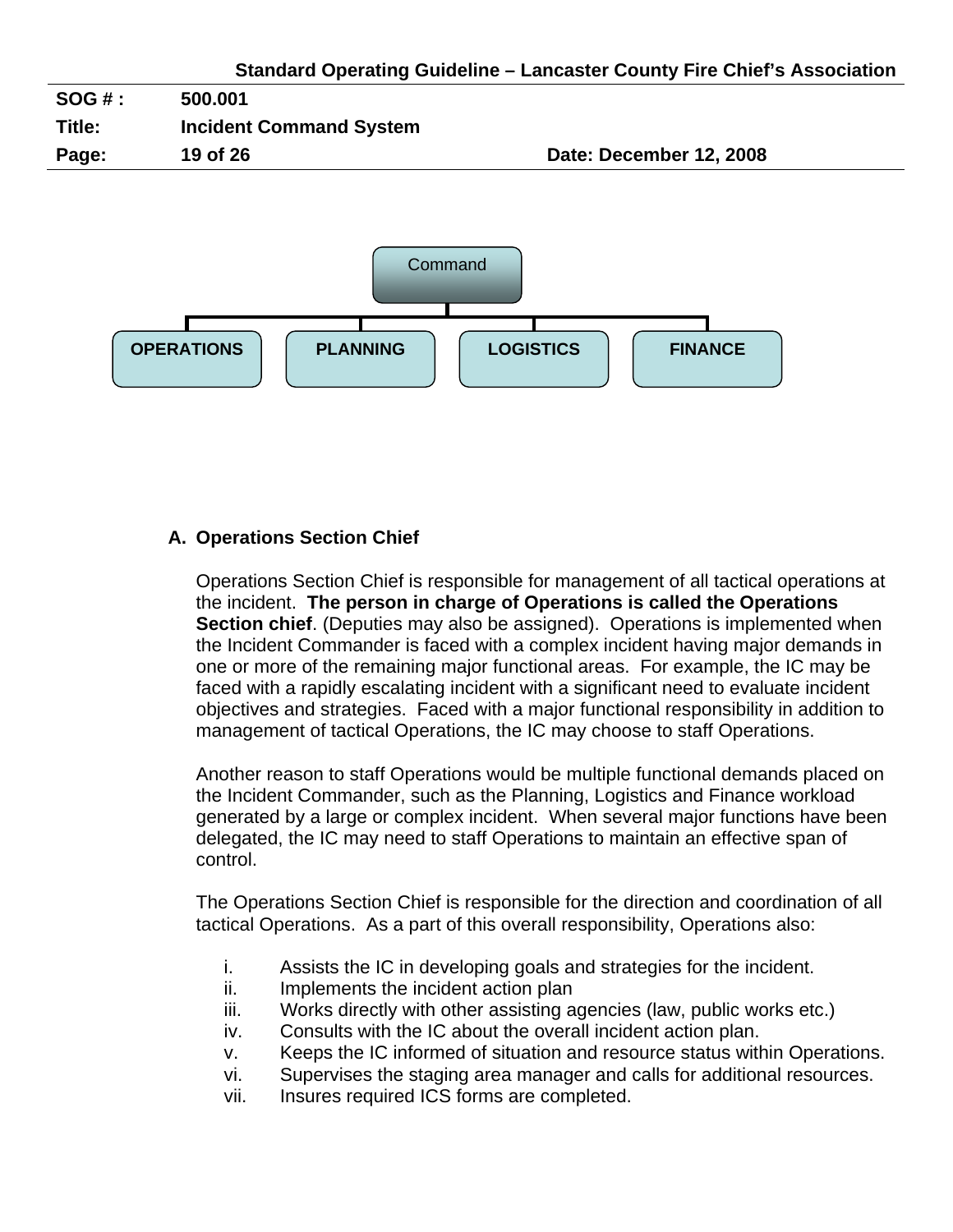|        |                                | Standard Operating Guideline - Lancaster County Fire Chief's Association |
|--------|--------------------------------|--------------------------------------------------------------------------|
| SOG #: | 500.001                        |                                                                          |
| Title: | <b>Incident Command System</b> |                                                                          |
| Page:  | 20 of 26                       | Date: December 12, 2008                                                  |

The most common reason for staffing Operations is to relieve span of-control problems for the Incident Commander. A complex incident, in which the IC needs assistance determining strategic goals and tactical objectives, may also require implementing Operations. Operations are not necessary for small incidents where span of control is not exceeded. For smaller incident the use of Group or Division Supervisors is appropriate.



#### **B. Planning**

Planning is responsible for the collection, evaluation, dissemination, and use of information about the development of the incident and the status of resources. **The person in charge of Planning is called the Planning Section Chief.** 

When faced with a complex, or rapidly escalating incident, or one requiring designated operational periods, the Incident Commander may require assistance with the Planning function.

Planning must include an assessment of the present and projected situation. In addition to assessment of the situation status, there is a critical need to maintain information about resources committed to the incident and projected resource requirements.

The Planning Section Chief is responsible for managing information about incident status and resources. As a part of this major responsibility, Planning also performs the following functions:

- i. Collection of information regarding the incident and resources.
- ii. Evaluation of information received from a variety of sources.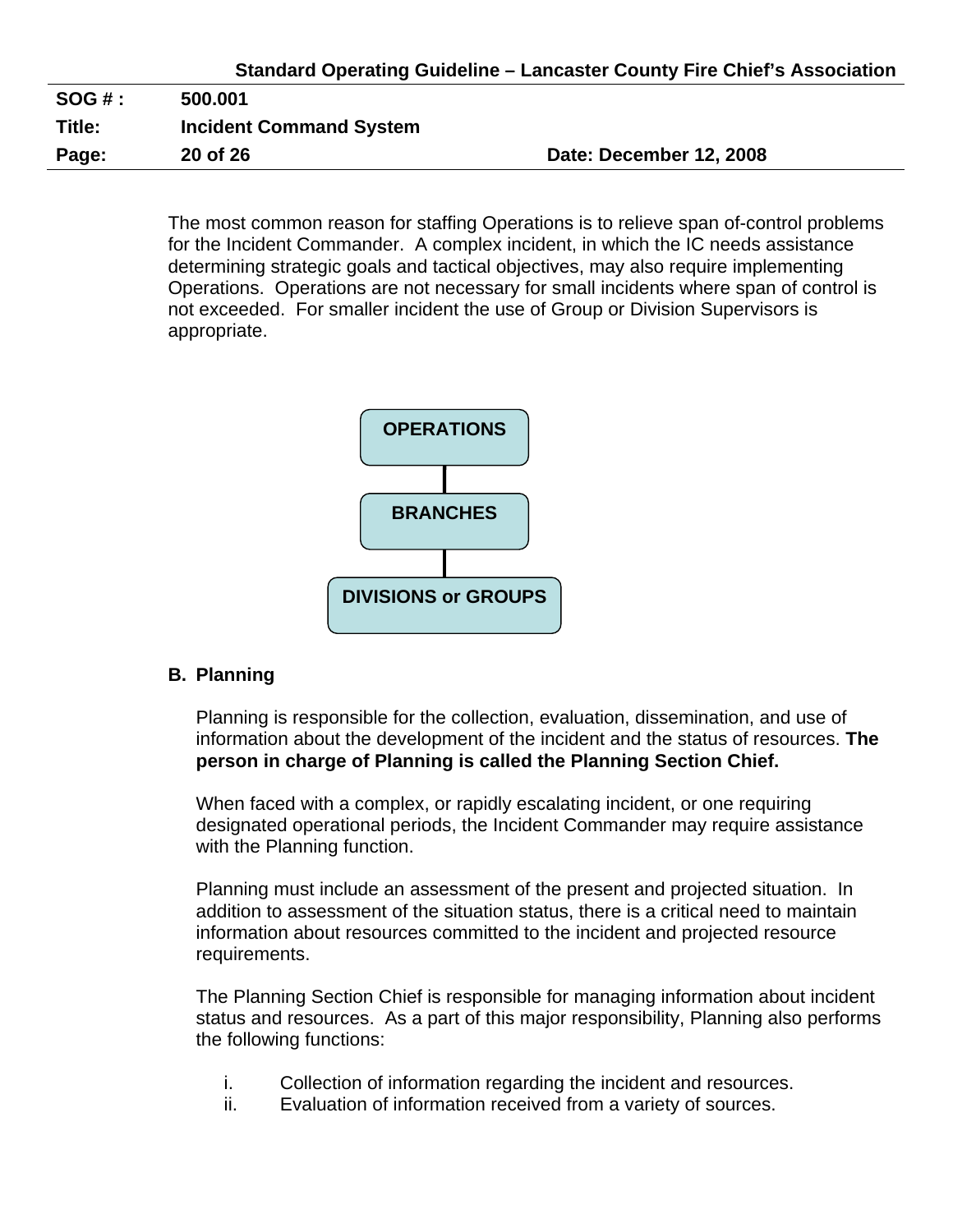## **Standard Operating Guideline – Lancaster County Fire Chief's Association**

# **SOG # : 500.001 Title: Incident Command System**  Page: 21 of 26 **Date: December 12, 2008**

- iii. Dissemination of information to the IC, Operations, and incident personnel, as necessary.
- iv. Use of information in preparation of the incident action plan.

Planning assists the Incident Commander in:

- i. Developing an effective incident action plan based on incident goals
- ii. Modifying the incident action plan to meet changing needs
- iii. Anticipating changing resource needs.
- iv. Preparing alternate strategies and tactical options based on incident potential.
- v. Planning meeting

The **Planning Section Chief** may need to establish functional units to maintain an acceptable span of control. These units may include, but are not limited to, the following:

- SITUATION STATUS UNIT (SITSTAT)
- RESOURCE STATUS UNIT (RESTAT)
- DOCUMENTATION UNIT
- DEMOBILIZATION UNIT
- TECHNICAL SPECIALISTS

Each unit within the Planning Section will have a **Unit Leader** who is responsible for specific functions within each unit and completing necessary ICS forms required for the IAP.

#### **C. Logistics**

Logistics is responsible for providing facilities, services, and materials for the incident. **The person in charge of Logistics is called the Logistics Section Chief.** (Deputies may be assigned)

As incidents grow in size, complexity, and duration, the logistical needs of the operating forces also increase. Even in a relatively simple structure fire, there are requirements for breathing air supply, drinking water, and emergency medical care. Long duration incidents of any type require provisions for feeding personnel, toilet facilities, refueling of apparatus, and a myriad of other service and support resources.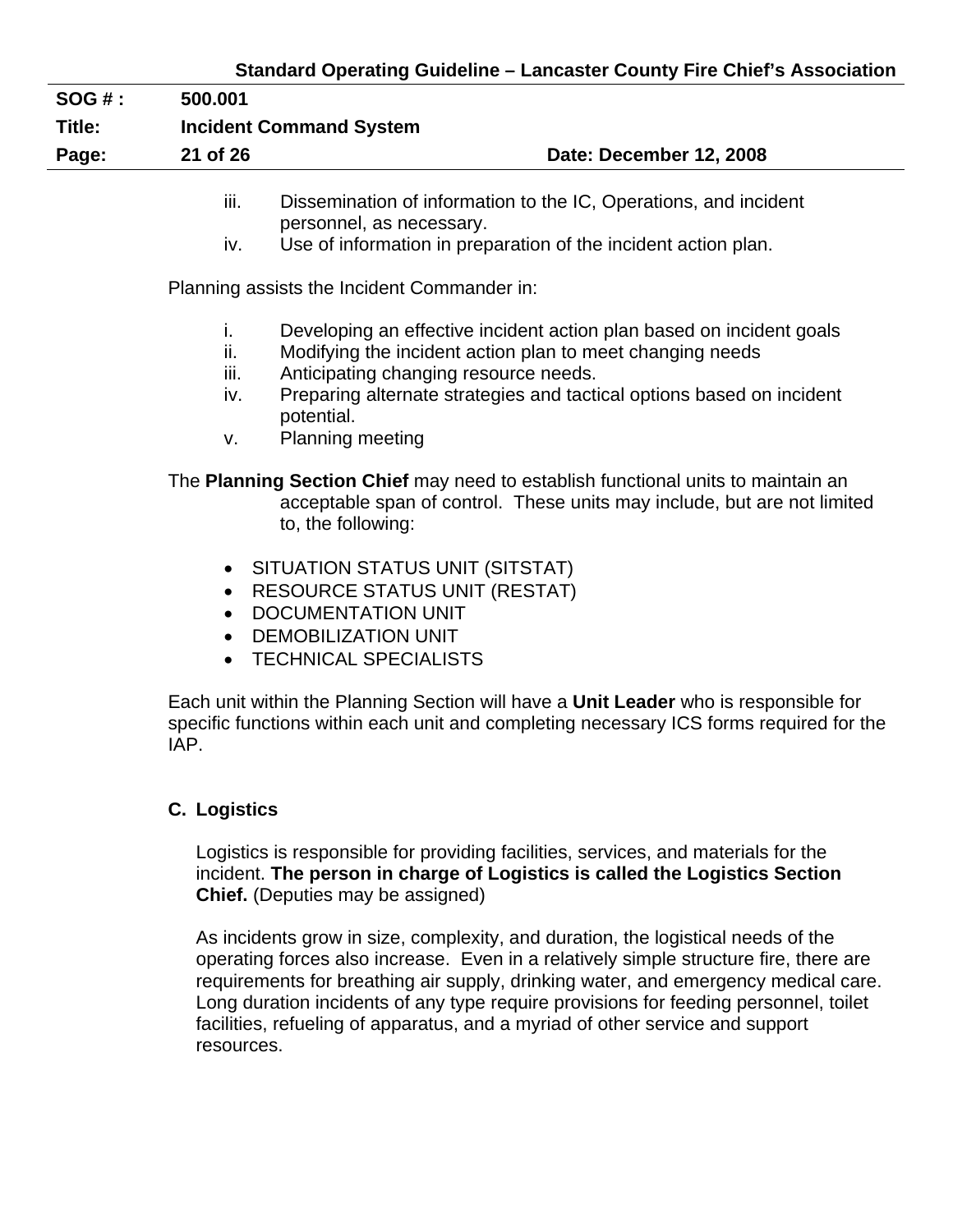| $SOG#$ : | 500.001                        |                         |
|----------|--------------------------------|-------------------------|
| Title:   | <b>Incident Command System</b> |                         |
| Page:    | 22 of 26                       | Date: December 12, 2008 |

The **Logistics Section Chief** manages service and support resources required for the incident. The Logistics Section Chief is responsible for all logistics functions needed for an incident. This individual should establish functional units when needed to maintain an acceptable workload and span of control. Branches may be required within Logistics to maintain span of control when several functional units are established. **The person in charge of each Branch is called Branch Director.** 

## **SERVICE BRANCH**

- COMMUNICATIONS UNIT
- MEDICAL UNIT (for emergency personnel, not civilians)
- FOOD UNIT

## **SUPPORT BRANCH**

- SUPPLY UNIT
- FACILITIES UNIT
- GROUND SUPPORT UNIT

Each unit within the Logistics Section will have a unit leader who is responsible for specific functions within each unit and completing necessary ICS forms required for the IAP.

## **D. Finance**

Finance is responsible for tracking all incident costs and evaluating the financial considerations of the incident. **The person in charge of Finance is called the Finance Section Chief.** (Deputies may be assigned)

Financial issues normally are not a major factor during daily incident operations. However, when a department is involved in large complex incidents involving significant expenditures originating from multiple sources providing assistance to the incident the financial documents and funding sources become critical to the operation and recovery process.

The **Finance Section Chief** must provide for the documentation of all incident costs, and provide guidance to the Incident Commander on financial issues that may have an impact on incident operations. These responsibilities include:

- i. Future payments
- ii. Future budgeting
- iii. Payment of personnel costs
- iv. Cost recovery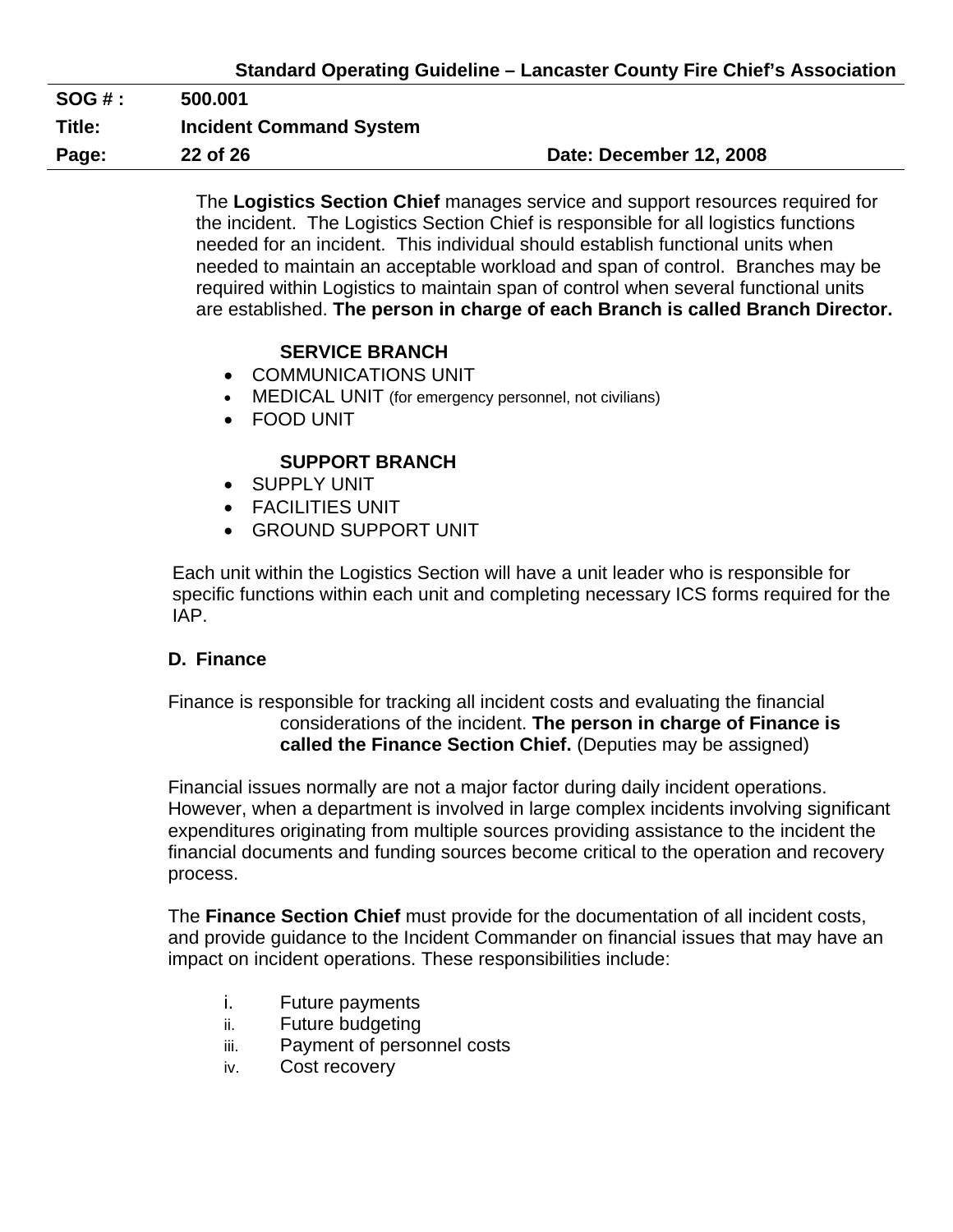| <b>SOG # :</b> | 500.001                        |                         |
|----------------|--------------------------------|-------------------------|
| Title:         | <b>Incident Command System</b> |                         |
| Page:          | 23 of 26                       | Date: December 12, 2008 |

The Finance section is usually staffed in large-scale or complex incidents. Personnel for this position should be identified prior to an incident including municipal financial departments.

The **Finance Section Chief** is responsible for all finance functions needed for an incident. This individual should establish functional units when needed to maintain an acceptable workload and span of control. These units would include:

- TIME UNIT (responsible for ensuring accurate recording of daily personnel time)
- PROCUREMENT UNIT (responsible for financial matters pertaining to vendor contracts, leases, & fiscal arrangements)
- COMPENSATION/CLAIMS UNIT (documents potential Worker's Compensation incidents and initiate processes)
- COST UNIT (provides all incident cost analysis)

Each unit within the **Finance Section** will have a unit leader who is responsible for specific functions within each unit and completing necessary ICS forms required for the IAP.

# **6. Incident Management Team (IMT) Response Guidelines (Local AHJ)**

- A. The Incident Commander of all incidents, regardless of that persons rank has the responsibility of taking care of various duties. These duties are, but not limited to life safety, incident stabilization and property conservation. During the initial arrival or as the incident escalates the IC may feel that he may need additional support for command staff positions.
- B. These positions are in the Command Staff, General Staff and EOC.
- C. The South Central Task Force has developed an IMT that can be requested to fill Command and General Staff positions.
- D. The IMT Leader will receive a briefing from the initial IC and will shadow him/her to gather additional information.
- E. As IMT members arrive, they shall meet with the IMT Leader for a briefing to receive assignments (incident objectives and strategies) and begin to carry out the duties and responsibilities of the function they represent.
- F. The IMT Planning Section Chief, and additional Planning staff, will immediately set up the Planning Section. These personnel will start to develop the IAP and necessary contingency plans as well as complete the necessary ICS forms.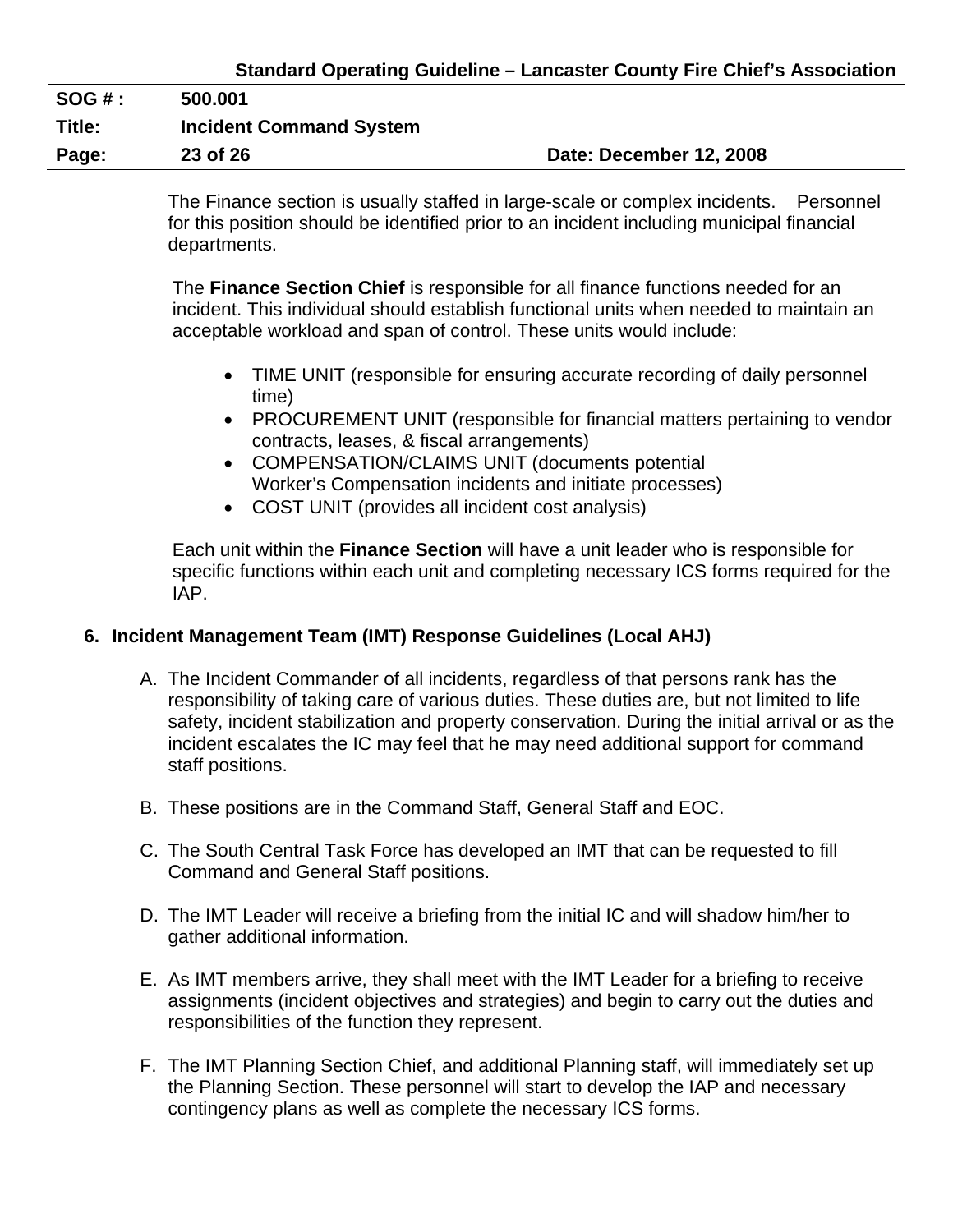| $SOG#$ : | 500.001                        |                         |
|----------|--------------------------------|-------------------------|
| Title:   | <b>Incident Command System</b> |                         |
| Page:    | 24 of 26                       | Date: December 12, 2008 |
|          |                                |                         |

G. The IMT Logistics Section Chief, and additional Logistics staff, will immediately set up the Logistics Section. These personnel will begin to order necessary resources required to control the incident and provide incident support and service needs. The Local AHJ Finance personnel will work hand and hand with logistics at this level.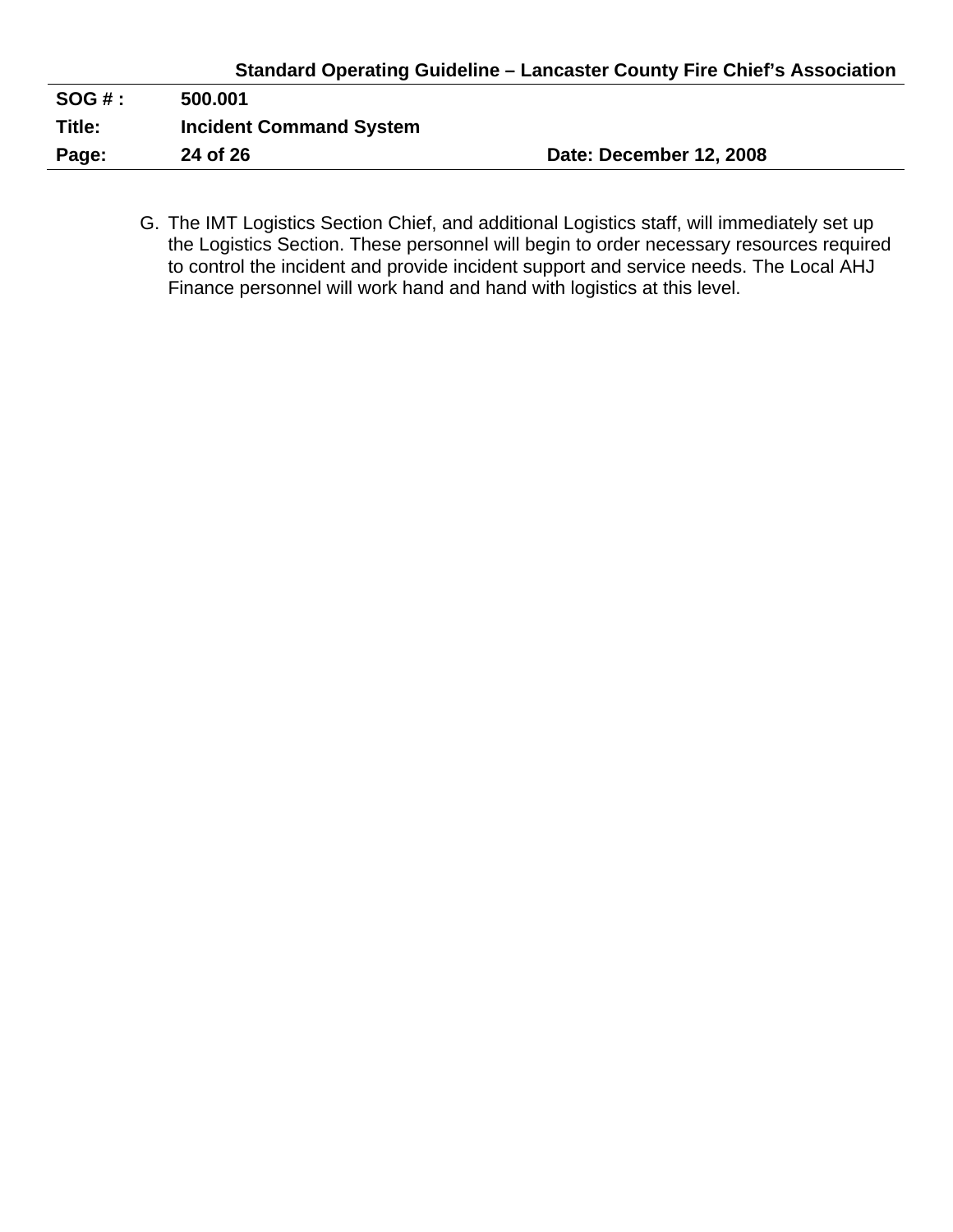**SOG # : 500.001 Title: Incident Command System**  Page: 25 of 26 **Date: December 12, 2008** 

**Forms Appendix** 

**Note: Will be completed once revised ICS Forms are available.**